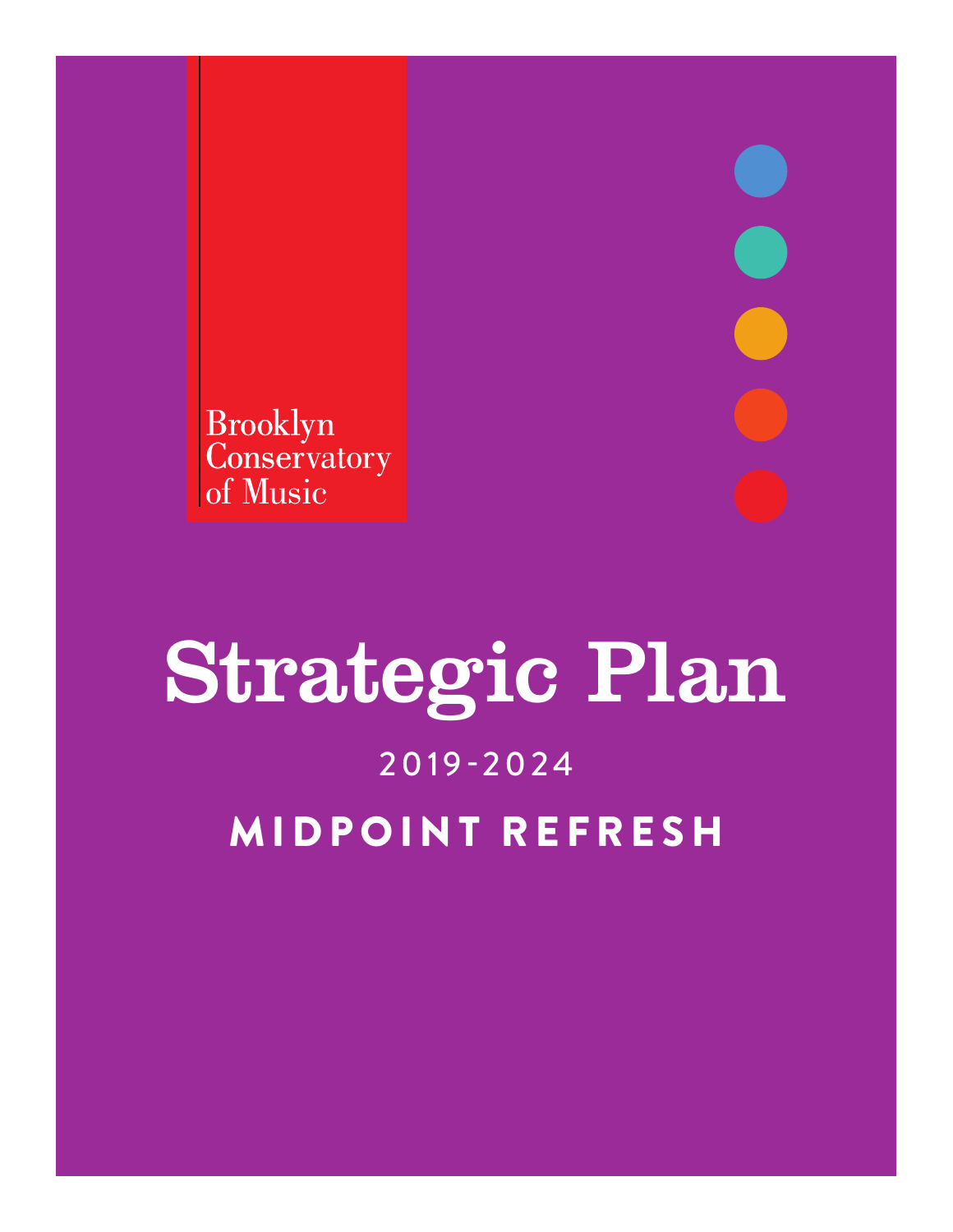## **Brooklyn** Conservatory of Music

# Table of **Contents**

- 1 Section 1: Preamble
- 3 Section 2: Overview
- 7 Section 3: Task Force Reports
- 8 Task Force: Organizational Capacity
- 10 Task Force: Diversity, Equity and Inclusion (DEI)
- 12 Task Force: Real Estate and Physical Space
- 14 Task Force: The Community Music School
- 16 Task Force: Music Partners
- 18 Task Force: Music Therapy
- 20 Task Force: Suzuki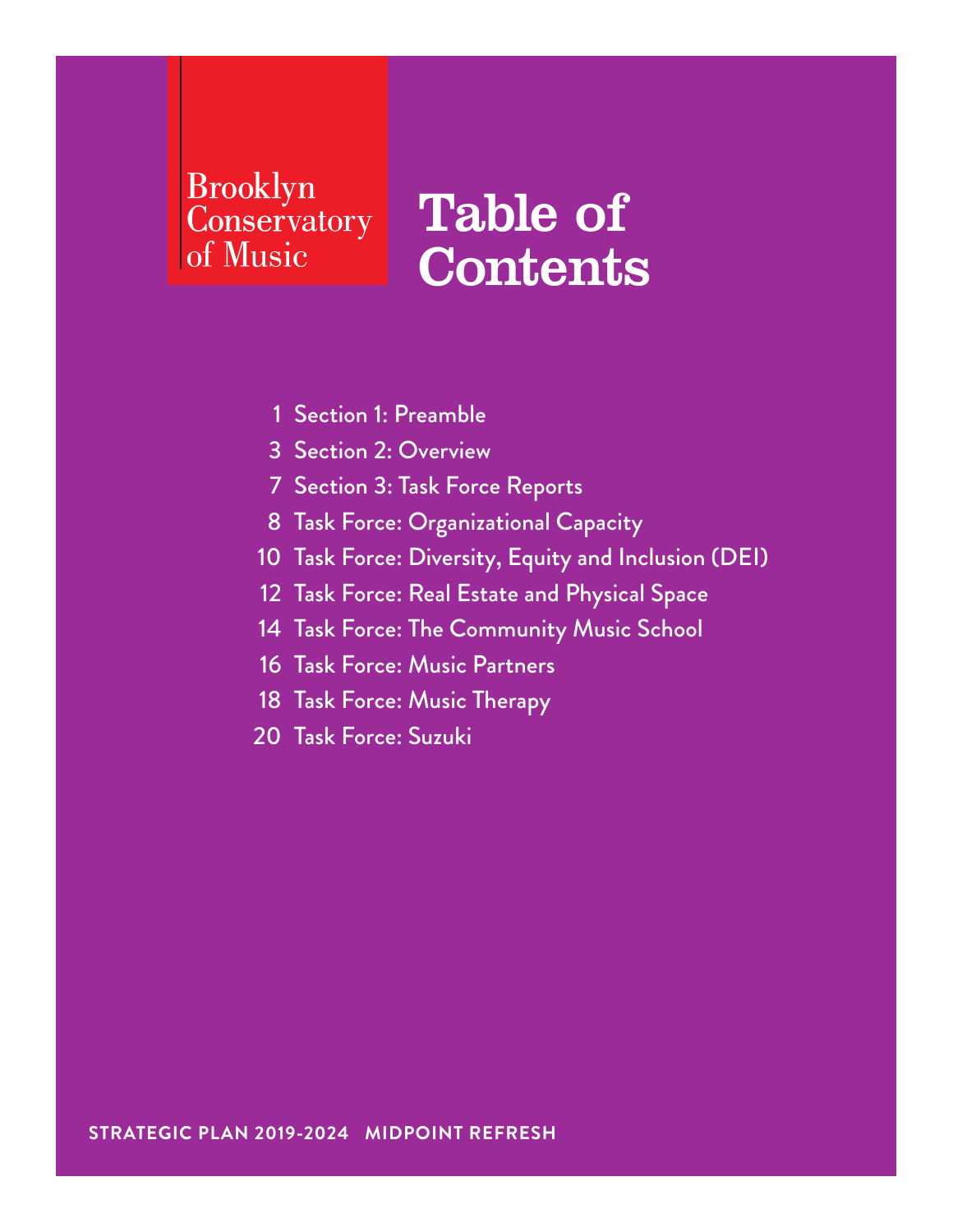# Section 1: Preamble

In the fall of 2018, the Brooklyn Conservatory of Music's Board of Trustees embarked on a rigorous strategic planning process to identify our organization's goals and priorities and to chart our future.

Over the following year, dozens of stakeholders and community members contributed to a thorough examination of the strengths and opportunities of our organization as a whole and each of our four divisions (the Community Music School, Suzuki, Music Partners and Music Therapy). Led by a strategic planning committee composed of parents, staff, faculty and board members across all four of our divisions, we developed a report reflecting the aspirations of the Conservatory's entire community.

## Our 2019-2024 Strategic Plan was just under a year into its implementation, and then Covid hit.

The pandemic placed significant operational, financial, logistical and mental health demands on our programs and our people. But the strength, energy and momentum with which BKCM entered the pandemic enabled us to adapt to a virtual world as quickly and effectively as possible.

As new, entirely unanticipated needs and obstacles arose, we continued to serve the vast majority of our students and clients in remote and, subsequently, hybrid and socially distanced in-person formats. Critically, we didn't just try to survive the pandemic. We continued to invest in strengthening and improving our organization, tapping into our creativity and agility to develop innovations that would set us up for the future—no matter what it may hold.

## We are a stronger, healthier organization than we were at the outset of our Strategic Plan.

Our total budget has grown to \$5.8 million, from \$3.8 million in 2019. We have learned a great deal about our organization and community over the past two years, and we continue to evolve. With new experiences and knowledge to guide us, in the fall of 2021 we embarked on a process of refreshing our 2019-2024 Strategic Plan to incorporate our key insights, emerging priorities and most valuable Covid-era adaptations.

In the following pages, we will illustrate how the overarching objective of our original 2019- 2024 Strategic Plan, investing in the organizational capacity and infrastructure of the Brooklyn Conservatory of Music, has remained highly relevant. We will describe how three pre-Covid priorities—strengthening our commitment to diversity, equity and inclusion, investing in our people and expanding our physical space—gained new urgency, even as other goals were temporarily de-emphasized. And we will outline how we have refined our conception of the core goals that formed the backbone of our original Strategic Plan, while continuing to emphasize excellence and quality at every level of our operation.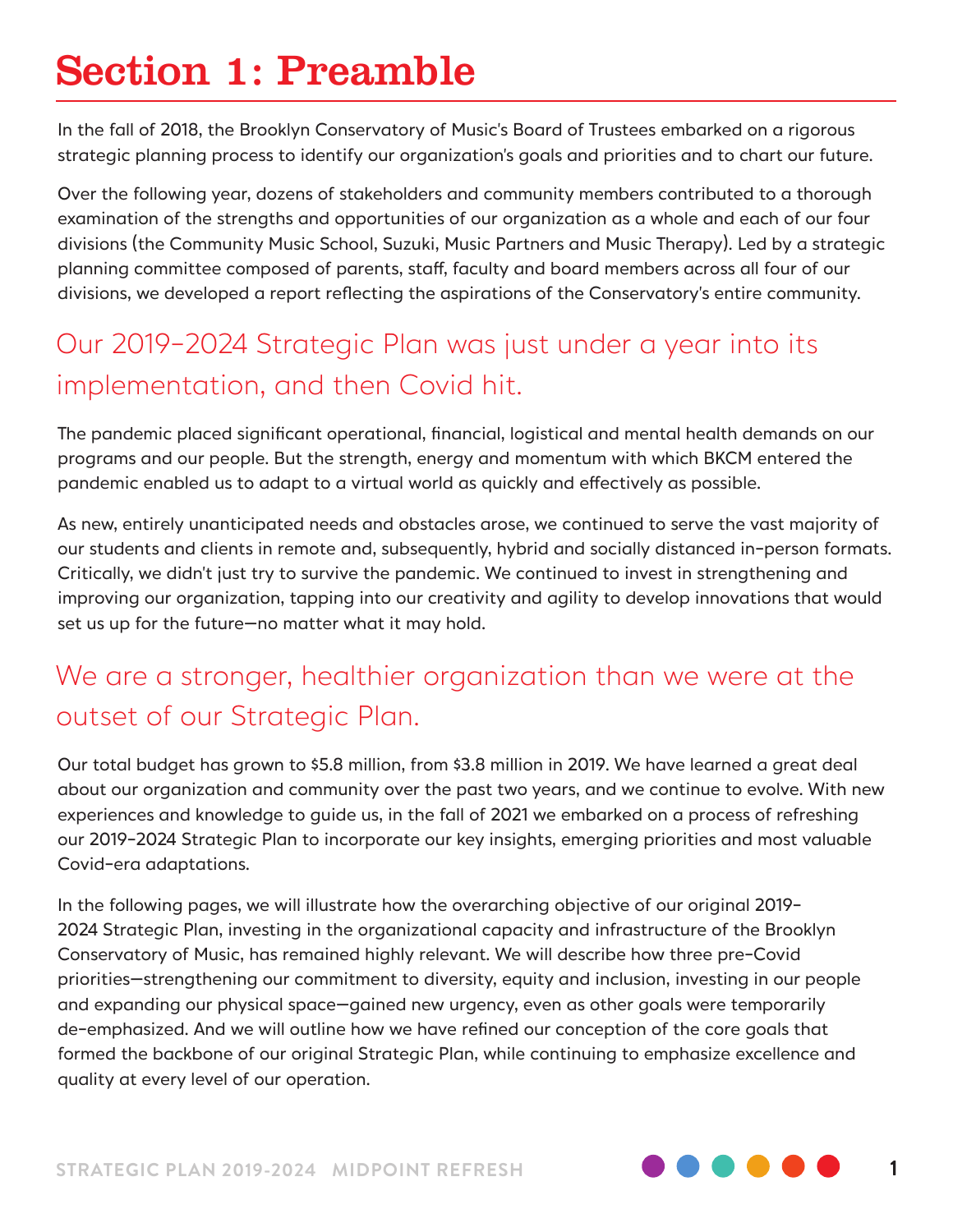Our mission, transforming lives and building community through the expressive, educational and therapeutic powers of music, is the bright, anchoring North Star that guided us through two turbulent years. It is no coincidence that BKCM is an organization built around music: The skills that music requires and fosters—resilience, flexibility, hard work, improvisation, connection—are the precise qualities that have enabled our organization to thrive.

Thank you for allowing us to share with you this update to our 2019-2024 Strategic Plan. And thank you for your continued partnership, as we embark on this exciting next phase together.

#### **BOARD OF TRUSTEES**

Henry Choi CHAIR Robin Dull VICE CHAIR David Sweeny SECRETARY Tatyana Gershkovich TREASURER

Daniel DiPietro, Nicholas Doering-Dorival, Eric Friedman, Neil Gupta, Dede Lee-Moore, Mari Matoba, Margaret Meyers, Nancy Ziegler Nayar, Preetha Nooyi, Naomi Nwosu-Stewart, Erica Oquendo, Keith Byron Otuomagie, Konrad Payne, Sailaja Sastry, Frederick Tang, Pierre Vilain, James Weiss, Rob Wetstone

#### **SENIOR STAFF LEADERSHIP**

Chad Cooper, Executive Director Michaela Mechlovitz, Director of Administration Rose Crichton-White, Director of Marketing and Development Shameeza Chandarpal, Director of Finance Uton Onyejekwe, Director of Diversity, Equity and Inclusion Julianne Carney-Chung, Director, Suzuki Program Brian Drye, Director, Community Music School Dorothy Savitch, Director, Music Partners Toby Williams, Director, Music Therapy

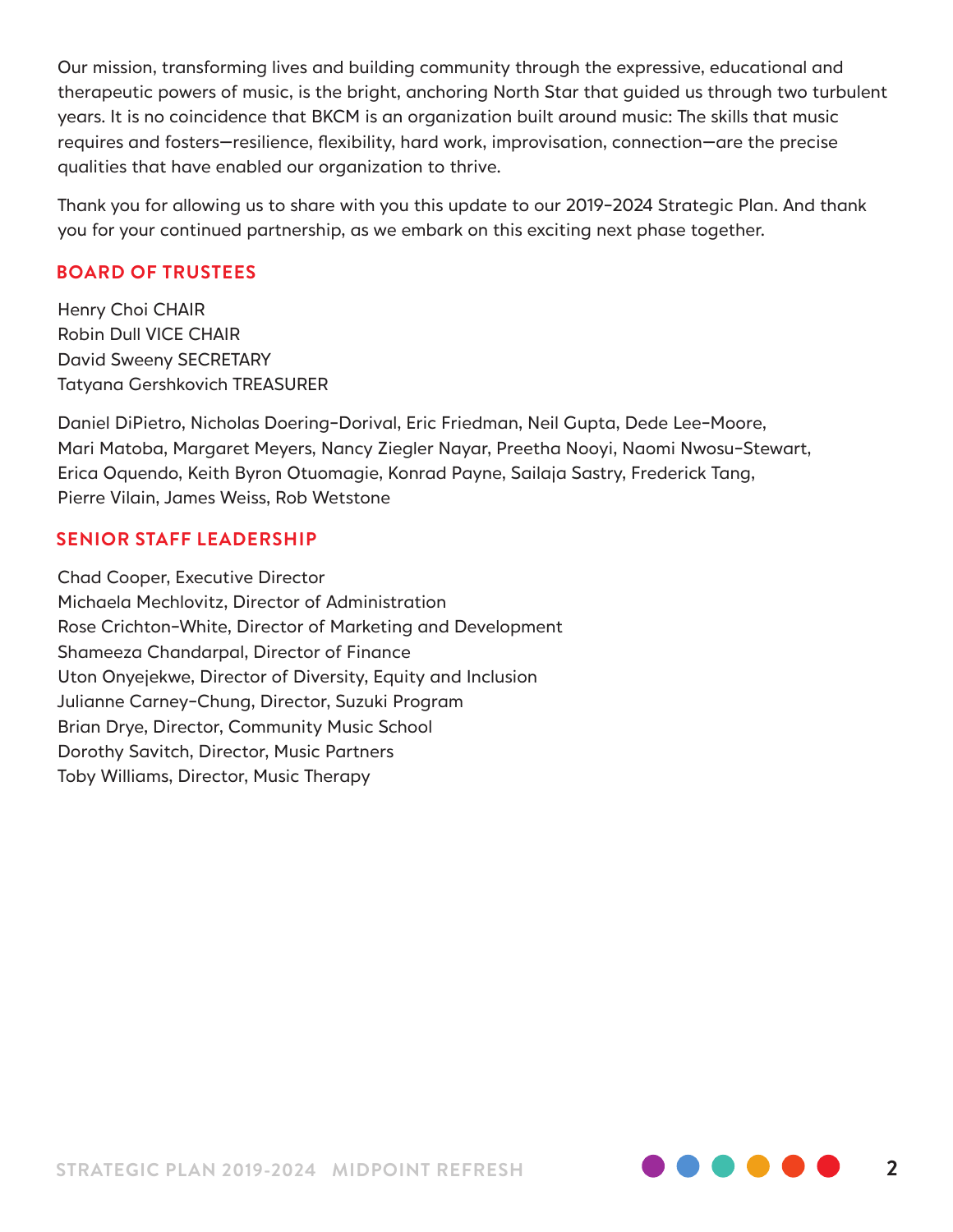# Section 2: Overview

Our original 2019-2024 Strategic Plan was built around six core goals. As the pandemic extended, our original conception of these goals evolved. Some plans and priorities became more urgent than ever, while others were temporarily put on hold as brand new, unanticipated needs emerged.

In this overview, we will describe how we have refined our understanding of each goal. The first three goals listed below are our organization's top priorities for the immediate future.

The events of the pandemic, and our learnings throughout this challenging period, clarified our understanding of what it will take to fulfill BKCM's mission in the years and decades to come. Based on this understanding, we will prioritize 1) investing in our people, 2) strengthening our commitment to diversity, equity and inclusion and 3) enhancing our infrastructure and capacity by increasing our physical space.

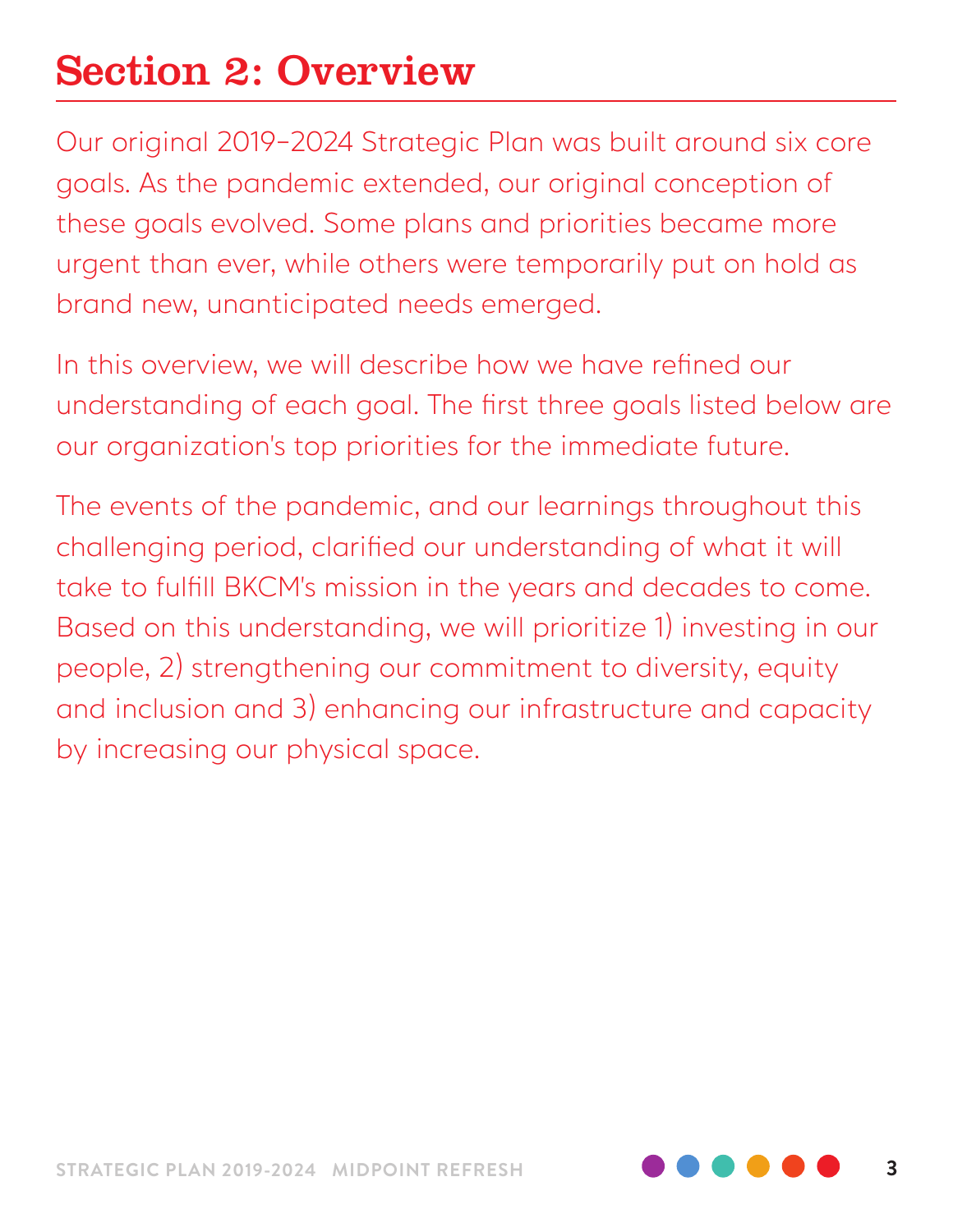#### **INVESTING IN OUR PEOPLE**

**Our remarkable staff and faculty enabled us to thrive during the pandemic, while so many other cultural and educational institutions throughout NYC and the nation struggled. We have retained our talented people, largely because we have supported and invested in them; even so, the stresses of the past two years have taken their toll. Moving forward, we will invest further in attracting, retaining and supporting the people who make BKCM a beacon of excellence.** 

## Even during the darkest days of 2020, we did not lay off, furlough or reduce wages for any of our 165+ staff and faculty.

In fact, we put in place a guaranteed income program, something other organizations are just beginning to offer. We created, and continue to create, hundreds of paid performance gigs.

BKCM's investment in our people, before and throughout the pandemic, has paid off in spades. Our staff and faculty have given deeply and generously of themselves. Turnover has been low, and we have been able to attract incredible new talent.

While as of this writing we have escaped the effects of the "Great Resignation," we are mindful of the burnout that our people are experiencing. We know it will take time to recover. We are currently developing new strategies, such as instating paid sabbaticals, to ensure that our people feel valued, energized and taken care of.

#### **STRENGTHENING OUR COMMITMENT TO DIVERSITY, EQUITY AND INCLUSION**

**We cannot overstate the importance of diversity, equity and inclusion to our organization. This is a priority within every program and across every facet of our operation. We have devoted significant resources to integrating DEI principles throughout BKCM and will continue to do so moving forward.**

DEI was a clear goal in our original Strategic Plan, but the strategies and roadmap were not defined. Over the past two years, BKCM has dramatically stepped up the urgency and focus of our DEI work, amid a growing national conversation around social justice and racial inequity arising from the murders of Breonna Taylor, Ahmaud Arbery, George Floyd and countless others.

The pandemic laid bare inequities in our society that BKCM has long struggled to address. Indeed, it impacted our programs unevenly, as our offsite community engagement programs experienced steep declines due to a model based on partnerships with public schools and community-based organizations.

Over the past two years, our DEI work has become one of our most important undertakings, and we are beginning to make meaningful inroads. In FY21, we invested \$100,000 to build a substantial DEI infrastructure to engage our students, parents, faculty, staff and broader community. We recently hired a Director of DEI, who will lead our effort to examine every aspect of our operation through the lens of DEI and integrate DEI principles throughout our organization.

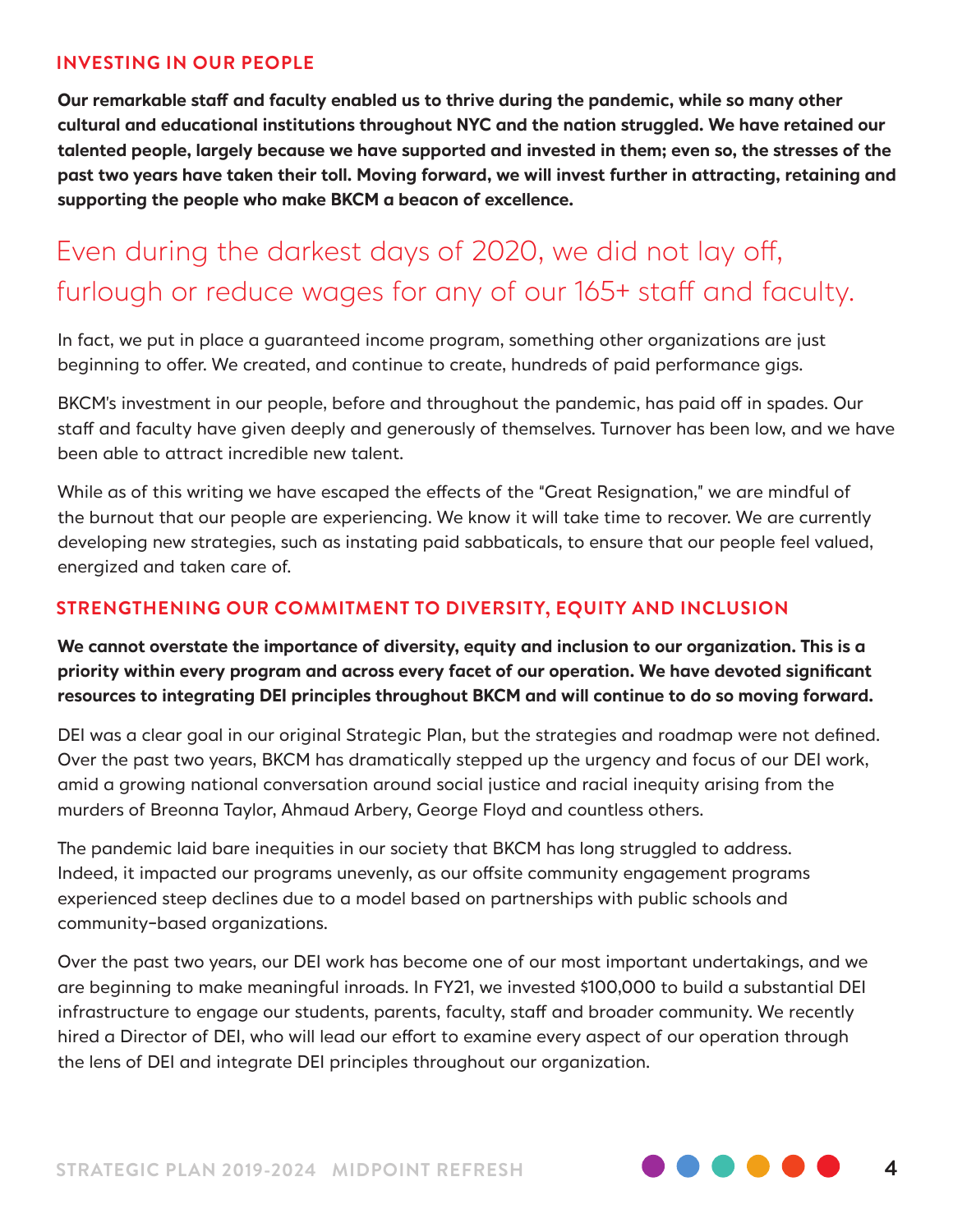#### **ENHANCING OUR INFRASTRUCTURE AND CAPACITY BY EXPANDING OUR PHYSICAL SPACE**

**One of the key insights emerging from our Strategic Plan Refresh process is the extent to which space constraints are impacting our organization. To serve our current stakeholders and allow for future growth, we must invest in expanding our capacity within our Park Slope headquarters and in satellite locations in other neighborhoods.** 

Before the pandemic, our infrastructure was at maximum capacity. This included space in our building as well as operational and technological infrastructure. When we resumed in-person programming in October 2020, we had brand new infrastructure needs, including plexiglass barriers and extra space to allow for social distancing.

## Over the past two years, we have invested heavily in physical, operational and technological infrastructure.

To address near-term space issues and facilitate the reopening of our building during Covid, we purchased the lot adjacent to our building and transformed it into an outdoor garden, complete with lit, heated tents. We renovated our offices so they could be used flexibly as studios to accommodate the growth of our student body, while also functioning effectively for staff and faculty working on a hybrid schedule. We invested in a new student registration platform, significant upgrades to our IT system and additional equipment and capabilities for remote instruction.

Because our space needs have grown and evolved so much since the launch of our original 2019-2024 Strategic Plan, BKCM's real estate committee is developing building expansion plans that are scaled to meet our strategic needs and take our organization to the next level.

#### **DEEPENING AND BROADENING OUR PROGRAM OFFERINGS WITHIN EACH OF OUR FOUR DIVISIONS**

When our building closed in March 2020, our immediate priority became finding ways to translate our programs to a virtual and, eventually, socially distanced world. Moving forward, we are building on our most successful Covid-era innovations and adaptations, including by incorporating virtual programming wherever possible, as a supplement to our in-person programming. As in-person musicmaking has once again become possible, each of our four programs has designed a new roadmap for deepening and broadening programmatic offerings through 2024.

Our Community Music School and Suzuki Program were able to go virtual almost immediately, because of our direct and deep relationships with students and families.



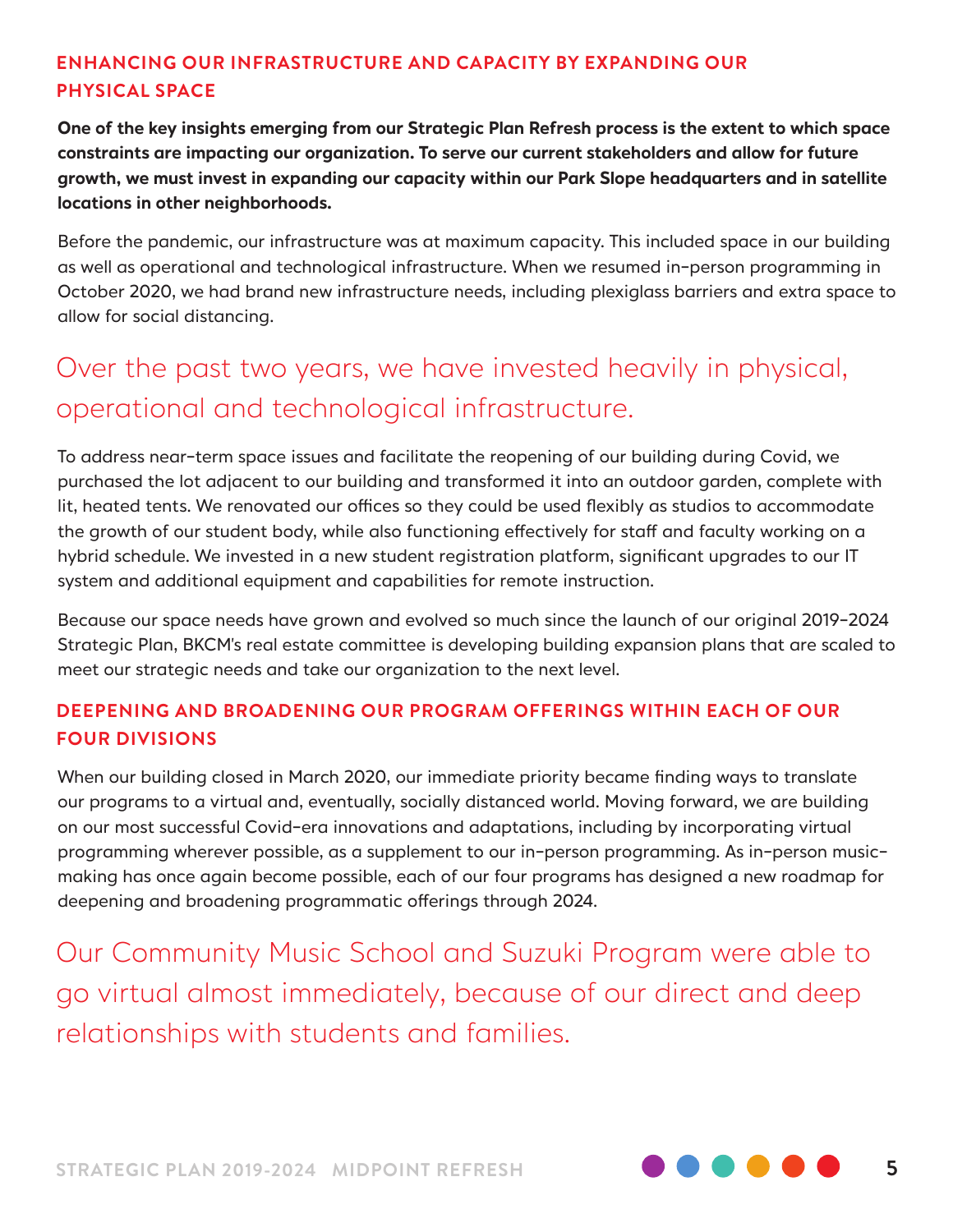Both Music Partners and Music Therapy also adapted quickly, developing and offering innovative, engaging remote programming for the first time ever. But with the exception of our onsite music therapy sessions, these programs rely on partnerships with public schools and community organizations that were themselves seriously incapacitated by Covid. In many cases, these partner organizations are still struggling.

Moving forward, we are using remote technology to enhance our teaching, performance opportunities and community-building efforts. Other programmatic adaptations are equally important. Music Partners, for example, which has traditionally relied on public schools and other partner organizations to intermediate our relationships with students and families, is developing new ways to reach our constituents directly. Summer and Saturday programming developed during the pandemic have now become permanent, and we are moving to establish our first BKCM Community Music Center. At this center, BKCM will provide direct programming that builds on our work in nearby schools and community organizations and reaches neighborhood residents who currently lack access to highquality music education.

#### **BUILDING OUR BRAND AND BROADENING OUR SUPPORT BASE**

Throughout Covid, we grew our brand, increased our visibility and broadened our community. We did this by expanding our marketing, development and special events team, continuing to hold more than 200 events a year and, at every stage of the pandemic, moving quickly to offer excellent, innovative programming in line with the latest health and safety constraints.

Our 2021 Spring Benefit Music Festival is an example of the type of Covid-era event that elevated BKCM's status and broadened our base. On a beautiful Saturday in May 2021, BKCM transformed 20 stoops, sidewalks and parks across Park Slope into a vibrant celebration of music and connection. It felt like a great awakening, a sign that Brooklyn was back.

Throughout the pandemic we ran our organization at a high level, communicated effectively with our stakeholders and dug deep to support our harder-hit programs. In addition to increasing awareness of our brand, we have broadened and deepened our fundraising base.

#### **EMPHASIZING EXCELLENCE AND QUALITY AT EVERY LEVEL OF OUR OPERATION**

In our original Strategic Plan, we outlined plans to rigorously evaluate our programs to ensure excellence. During the pandemic, we temporarily put these plans on hold. It is difficult to clearly assess programs in a state of flux and disruption, and certain types of classes (like group classes and ensembles) were simply less effective in a remote format.

While assessments were postponed, though, our striving toward excellence has continued. To support this, we have invested in technology platforms that enable us to make the most of online learning and sponsored professional development. Significantly, we reopened our building in October 2020 (with safety measures in place) and have kept it open continuously since, allowing us to do what we do best: create opportunities for in-person teaching, learning, therapy and music-making.

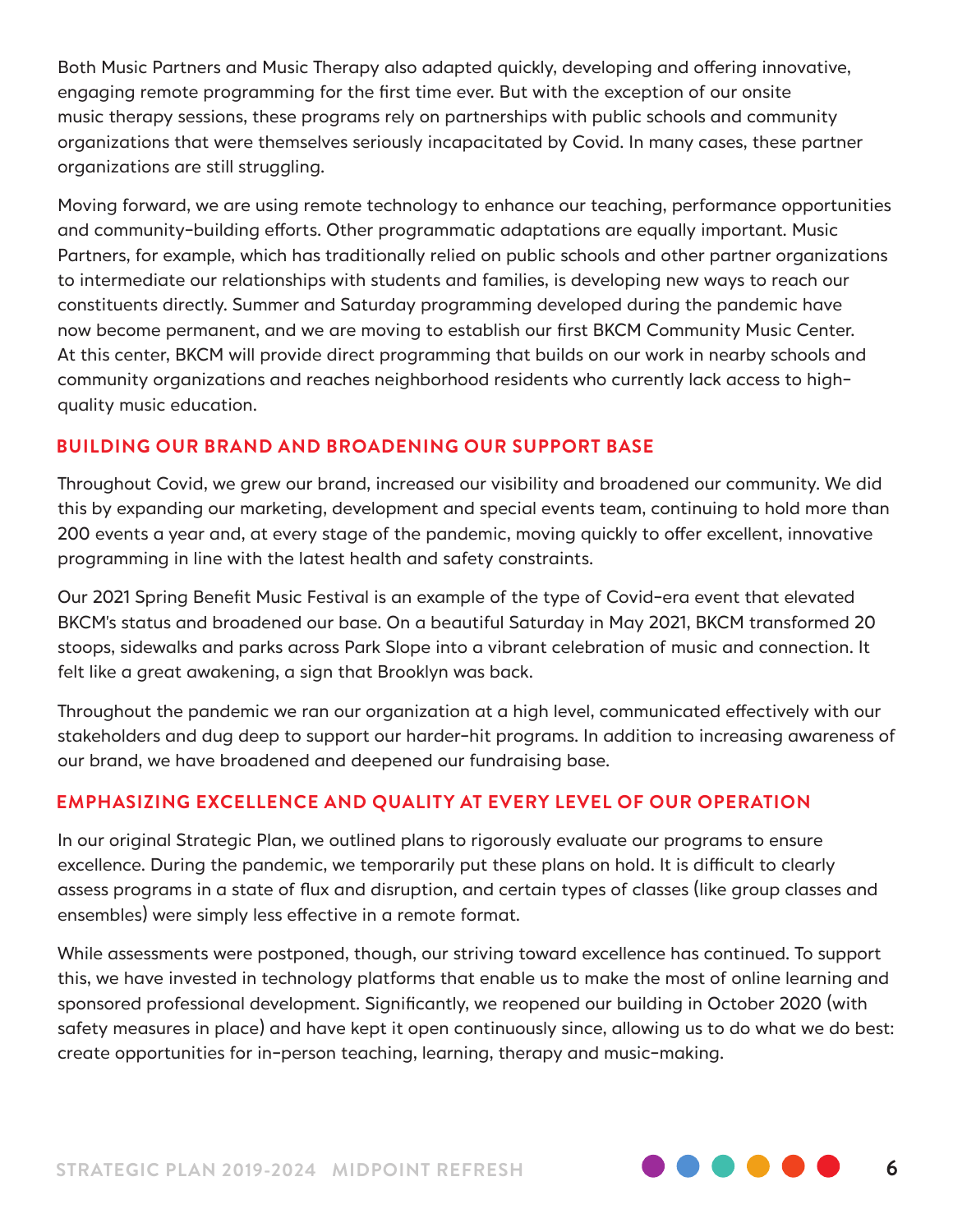# Section 3: Task Force Reports

#### **PROGRESS, ADJUSTMENTS AND PRIORITIES**

We approached the Strategic Plan Refresh process by creating seven task forces: one for each of our four divisions (CMS, Suzuki, Music Therapy and Music Partners) and three examining organization-wide issues: diversity, equity and inclusion (DEI), organizational capacity and real estate/physical space.

Over the past six months, each task force has examined the goals and strategies in the original Strategic Plan to identify where we've made progress, where we encountered challenges, where we need to make adjustments going forward and what resources will be necessary as we implement these new plans.

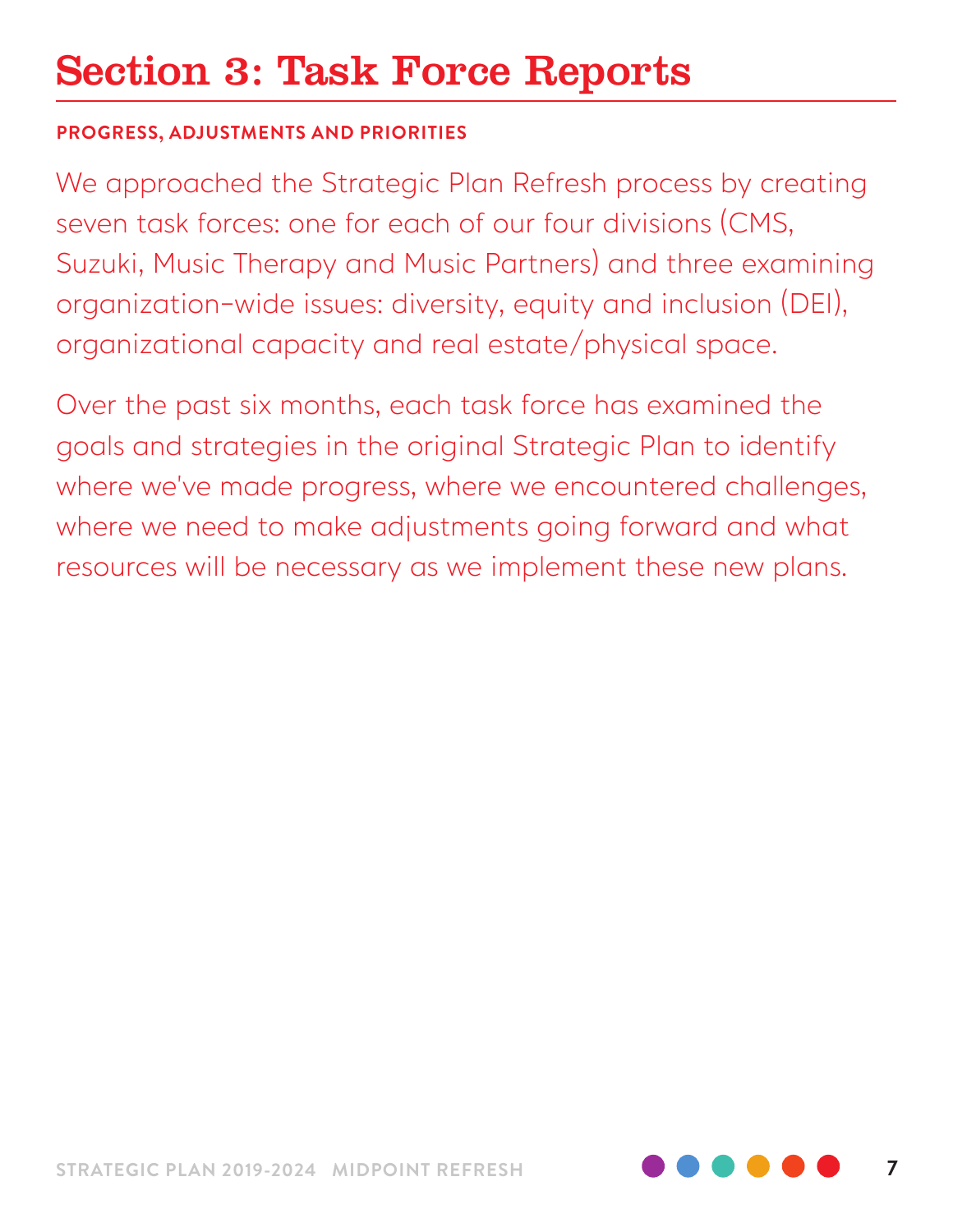- **Improve wages** for faculty and staff
- **Enhance benefits** for faculty and staff
- **Increase administrative support** to enable excellent program delivery and greater specialization
- **Provide professional development opportunities** to faculty and staff
- **Enhance our IT systems** and tech infrastructure
- **Build out our fundraising, marketing and special events** team and infrastructure
- **Add \$500,000** to our balance sheet

- **We increased wages**, on average, 5% a year for all faculty and staff.
- **We grew our staff significantly**, by adding new layers of administrative support across business units and programs as well as a Director of DEI, a Conservatory-wide Financial Aid Coordinator and facilities management team members.
- **We grew our marketing and development team**, including by hiring a Director of Marketing and Development and adding about 4 full-time-equivalent positions.
- **We did not lay off or furlough** any of our people at any stage of the pandemic.
- **We increased staff professional development**, including by providing executive coaching and training in infrastructure management.
- **We invested in hardware and software** to support remote learning and virtual events.
- **We invested in building out Salesforce**; we are continuing to broaden its functionality.
- **We overhauled our registration system**.
- **We upgraded our telecommunications infrastructure**.
- **We grew our budget to \$5.8 million from \$3.8 million**. Much of this increase has gone towards investment in strengthening our organization.
- **We added \$500,000 to our capital reserves**.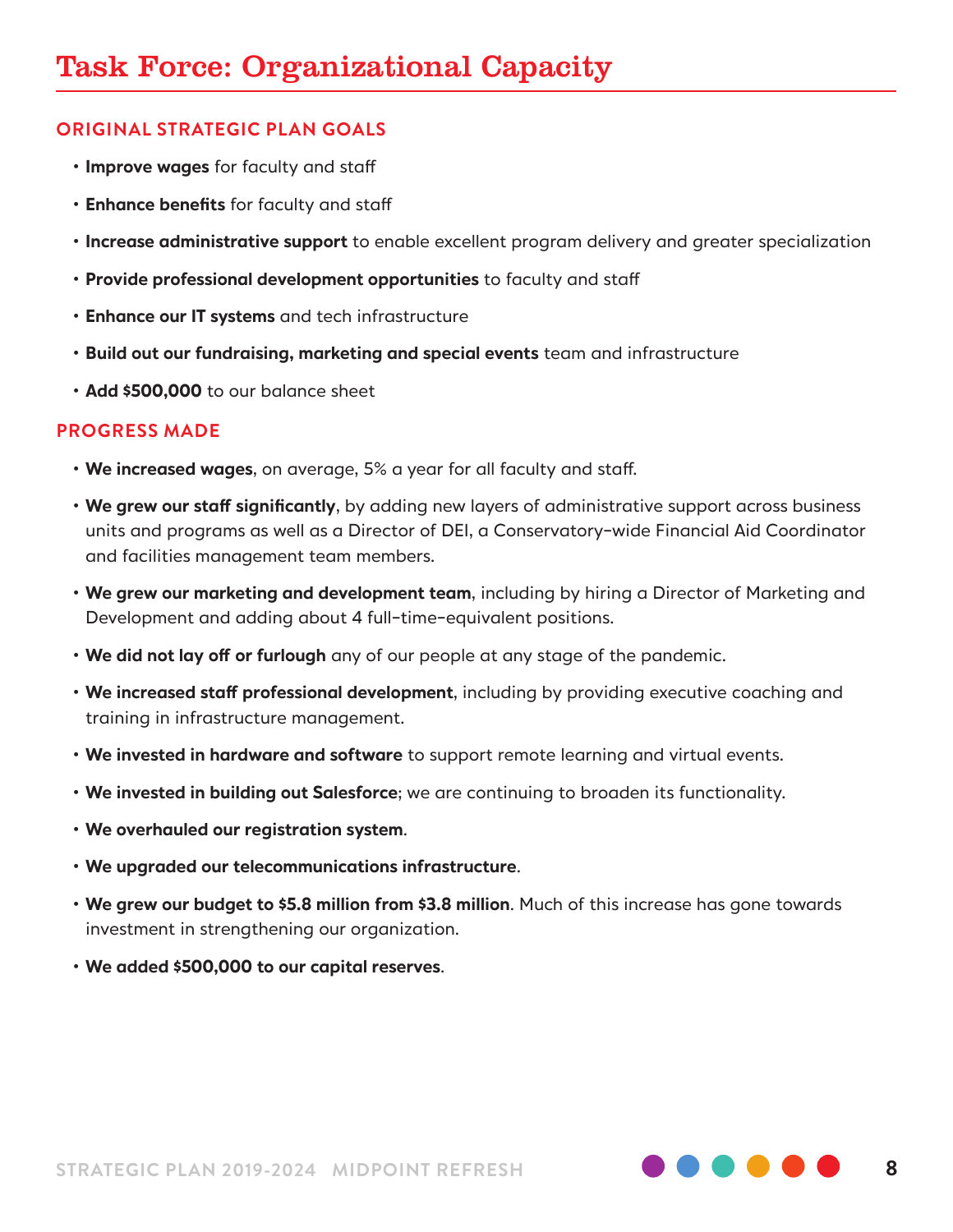#### **ADJUSTMENTS**

- Covid placed an enormous strain on every aspect of our operations. While we are enormously proud of the job we did managing this strain, this is important to acknowledge.
- We had an urgent need to establish and support robust remote learning and livestream events, which required unanticipated investment in hardware and software.
- We began modifying our hiring process, particularly as we sought to incorporate recruitment and interview practices in line with our DEI efforts.
- Due to skyrocketing healthcare costs (which have been growing 10% per year), we delayed our plan to expand healthcare premium support from 80 to 90% in year 3, and to 100% by year 5. We will reconsider this in year 4.

#### **PRIORITIES**

- Our people gave a tremendous amount of themselves throughout the pandemic, and while we have thankfully maintained high retention levels despite the Great Resignation trend, we recognize we must continue to invest proactively in our people. Among other initiatives, we plan to further increase salaries, increase paid vacation time and roll out a new sabbatical policy.
- We are projecting creating 3 or 4 more full-time staff positions in the next few years.
- We plan to add additional administrative support hours, to enable excellent program delivery and allow our program directors to focus on higher-level strategic work.
- We are launching our second overhaul of our technology infrastructure, which will focus on system integration and a top-to-bottom overhaul of our website.

Moving forward, we plan to continue burnishing our brand through a more expansive social media strategy, signature events, signage at our building and partner sites, website SEO and investment in strategic communications and PR.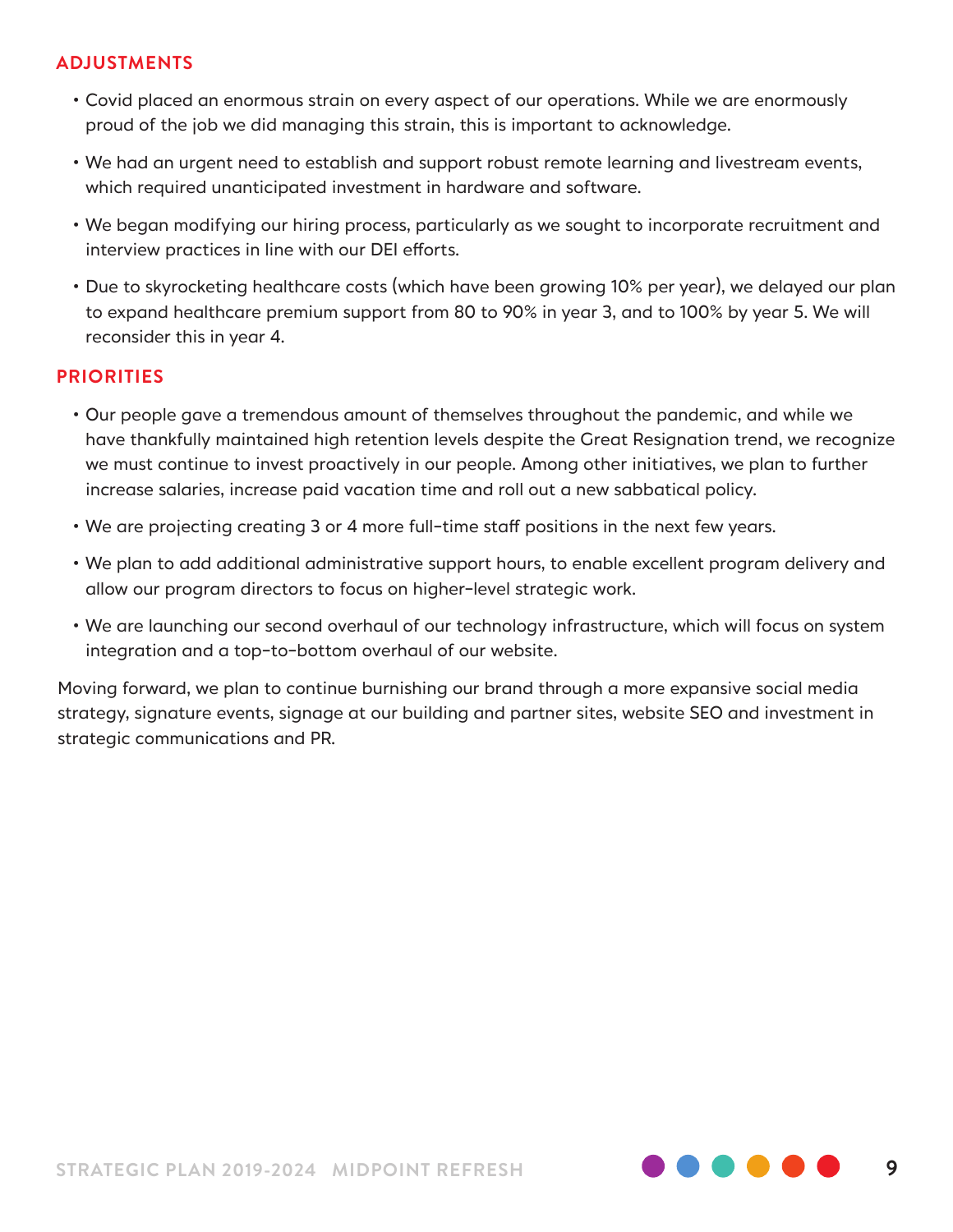- **Strengthen our commitment** to diversity, equity and inclusion (DEI)
- **Create an infrastructure** for infusing DEI principles and practices into every aspect of our organization
- **Expand scholarships and financial aid**, making our onsite programs more accessible and affordable
- **Diversify our staff, faculty and board**, including by examining our recruitment efforts and communication strategies, to determine how we might attract more diverse candidates and constituencies

- **We invested \$150,000 to build a substantial DEI organizational infrastructure** that engages our students, parents, faculty, staff and broader community, as we seek to examine every aspect of our operation through the lens of DEI and to integrate DEI principles throughout our organization. Our DEI steering committee, DEI working group and other DEI-related committees have convened in excess of 70 times since the process began.
- **We internalized the management of our DEI process through the creation of a new senior staff position: Director of DEI**. Teaching artist Uton Onyejekwe recently began his tenure as BKCM's first Director of DEI.
- **We conducted a large-scale survey** that included questions about our stakeholders' demographics and how they perceive BKCM. A total of 1,200 students, parents, faculty, staff and board members participated. The baseline data gathered from this survey will enable us to measure our progress over time.
- **We raised and distributed a record amount of financial aid, across all programs.** In tandem, we have invested in developing consistent financial aid policies and centralizing the administration of financial aid, through an organization-wide financial aid coordinator. This coordinator has helped Music Therapy families, in particular, unlock tens of thousands of dollars in government aid to which they are entitled, but which requires a significant amount of paperwork to access. In FY21 we raised \$296,000 in financial aid and assistance, benefiting 160 students and clients across our four programs. In FY22 we increased that amount to \$468,000, benefiting 214 students and clients. We are currently on track to exceed these record numbers in FY23.
- **We launched a three-part training series for all BKCM staff and faculty**, focused on developing culturally responsive and culturally sustaining teaching practices.
- **We built a stronger, more inclusive Board of Trustees**, with over half of board members identifying as persons of color.

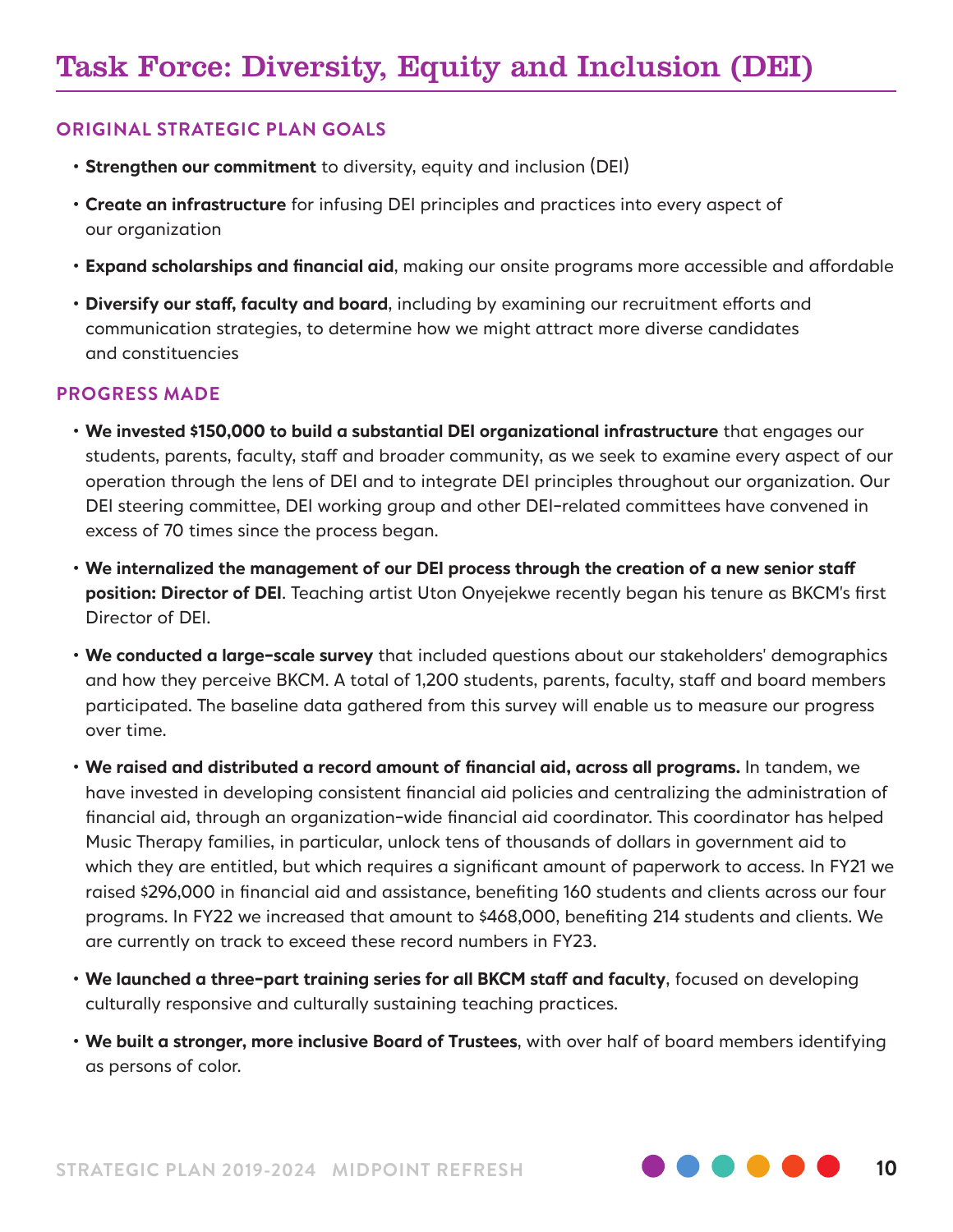• **We hosted or participated in events that helped advance our DEI goals**—producing our first Juneteenth Celebration (an afternoon of music and poetry in Crown Heights), contributing a movie tunes singalong to Brooklyn Pride's family programming and bringing hundreds of people together for our fifth annual World Refugee Day Music Festival (in collaboration with Catholic Charities and other partner organizations).

#### **ADJUSTMENTS**

Our DEI work has taken on new urgency, becoming one of our most important undertakings as an organization. The backdrop and context for this work has changed dramatically. The Black Lives Matter movement and the growing conversation around racially motivated violence and institutional racism have underscored the importance of our DEI efforts. Additionally, Covid exposed and heightened the deep racial and social inequities that exist in our society and within our own institution, as our four programs experienced the impact of the pandemic in dramatically different ways.

- We will continue to prioritize our DEI work and to build out the infrastructure to support the growing scope of this work. While we have made meaningful inroads, our DEI efforts remain a work in progress.
- Properly resourcing our DEI efforts, including through a dedicated annual allocation of funding from our operating budget, will be an ongoing priority. We allocated \$100,000 to support our DEI work in the FY22 budget and anticipate increasing that investment in FY23.
- We will continue to mine the data from our survey for insights that can inform programming and business decisions.
- We will evaluate the effectiveness and sustainability of our communications around our DEI work (which have included multiple channels, including print, digital, in-person gatherings and Zoom forums).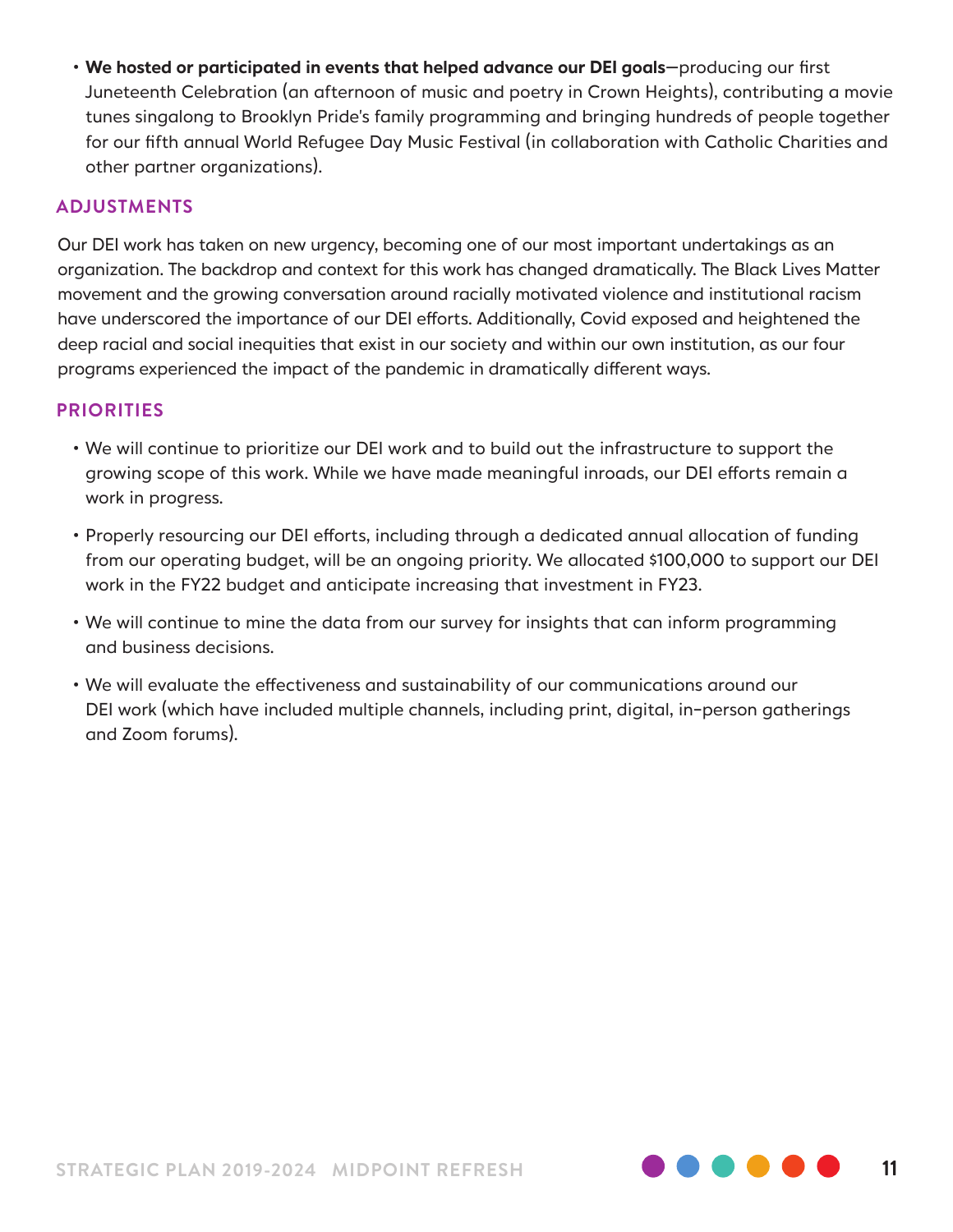- **Explore short-term space options**, such as leasing space outside our building, to accommodate current students and eliminate wait lists
- **Explore short-term space options to accommodate BKCM administrative and non-teaching staff**
- **Examine feasibility of long-term expansion options**, including through the renovation and expansion of our headquarters, to accommodate current demand and future growth

#### **PROGRESS MADE**

- **We acquired and transformed the vacant parcel of land next door into an inviting community garden** and gathering space, equipping it with lit and heated tents, tables, chairs and free WiFi. The garden has served as a helpful supplement to our indoor space, particularly during Covid-era utilization restrictions. Additionally, in keeping with our commitment to make our facilities open and accessible to the community, the garden is open to the public seven days a week.
- **We renovated and converted three of our offices into flex studio/offices.** While this was done to increase studio space, it had the added benefit of dramatically improving our administrative offices.
- **We have raised \$1.85 million in city funding** toward building expansion plans, as of January 2022.

#### **ADJUSTMENTS**

- Space is a more significant obstacle to our growth today than it was three years ago. After we reopened for in-person lessons in October 2020, there was a degree of equilibrium between the number of students and teachers who felt comfortable gathering in-person and the number we could accommodate at 25% or 30% utilization, to allow for social distancing.
- At this point, our space needs are acute. Our programs are routinely having to line up nearby offsite space to accommodate lessons, rehearsals and performances.
- We pared down our vision around expanding our Park Slope headquarters. Pre-pandemic, we envisioned a large-scale expansion that would add up to 10,000 square feet to the building. We are now taking a more incremental approach, revising our plans to prioritize our most essential need: the creation of 10 to 12 additional studios.
- The pared-down expansion plans are connected to our growing recognition that we need to invest in and operate programs in satellite locations throughout New York City, to reach New Yorkers living in a variety of neighborhoods and to meet our goals around diversity, equity and inclusion.
- To ease space constraints during Covid, our staff worked via remote and hybrid work models. We are examining making this adjustment permanent but are mindful of the impact on our organizational culture.

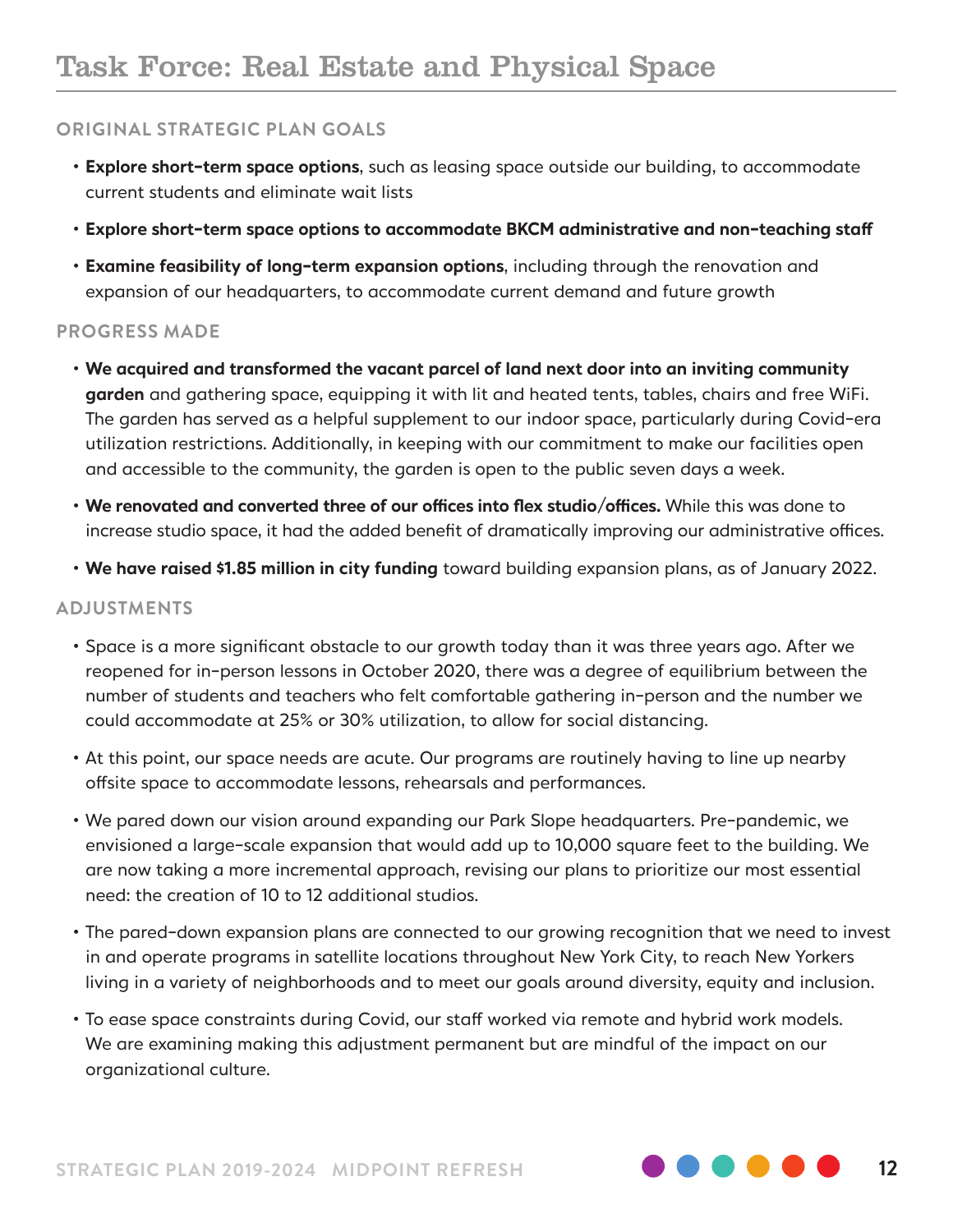- We decommissioned five rooms, including three studios (one that was deemed too small and two without windows) and two interior offices without windows.
- Due to concerns about sound bleed from our garden, BKCM applied for and received a grant to support a sound mitigation strategy.

#### **PRIORITIES**

- As we seek to grow BKCM and expand our reach, space will remain an urgent short-term and longterm priority. We are increasingly finding ourselves bumping up against our space constraints, and limiting programs or turning away students because we simply do not have the room. We will continue simultaneously exploring short-term fixes while working toward a long-term solution.
- We will work to permanently resolve our space issues with input from our board, real estate committee, staff, faculty and other stakeholders. The path we ultimately take will have significant resource implications.
- An expansion of our building, the most likely option as of the writing of this Refresh, would meet our space needs for years to come, allowing us to enrich and expand our programmatic offerings. This should also produce significant surplus cash flows to BKCM, which we would invest in our offsite programs. This is currently the case: Surpluses generated by BKCM's onsite programs substantially subsidize our deficit-generating Music Therapy and Music Partners outreach programs, which are offered at low or no cost to participants at dozens of partner sites citywide.
- A major capital project will require BKCM to raise substantial public and private funds. While the budget is still a work in progress, it is clear that BKCM will need to undertake a major capital campaign.
- In the short term we need to rent additional nearby space, as our onsite programs are otherwise constrained by building capacity limitations.

Our space issues will continue to extend well beyond our Park Slope home. As discussed in the Music Partners section, BKCM is in the early stages of developing a new paradigm for community music centers. These centers will help broaden our reach and, in particular, allow our Music Partners program to thrive independent of school and community-based partners. Our preliminary expectation is they will be run on an "asset-light" basis, in leased (not owned) property. The space, programming and development model for BKCM Community Music Centers will evolve, presenting new opportunities and challenges for the organization.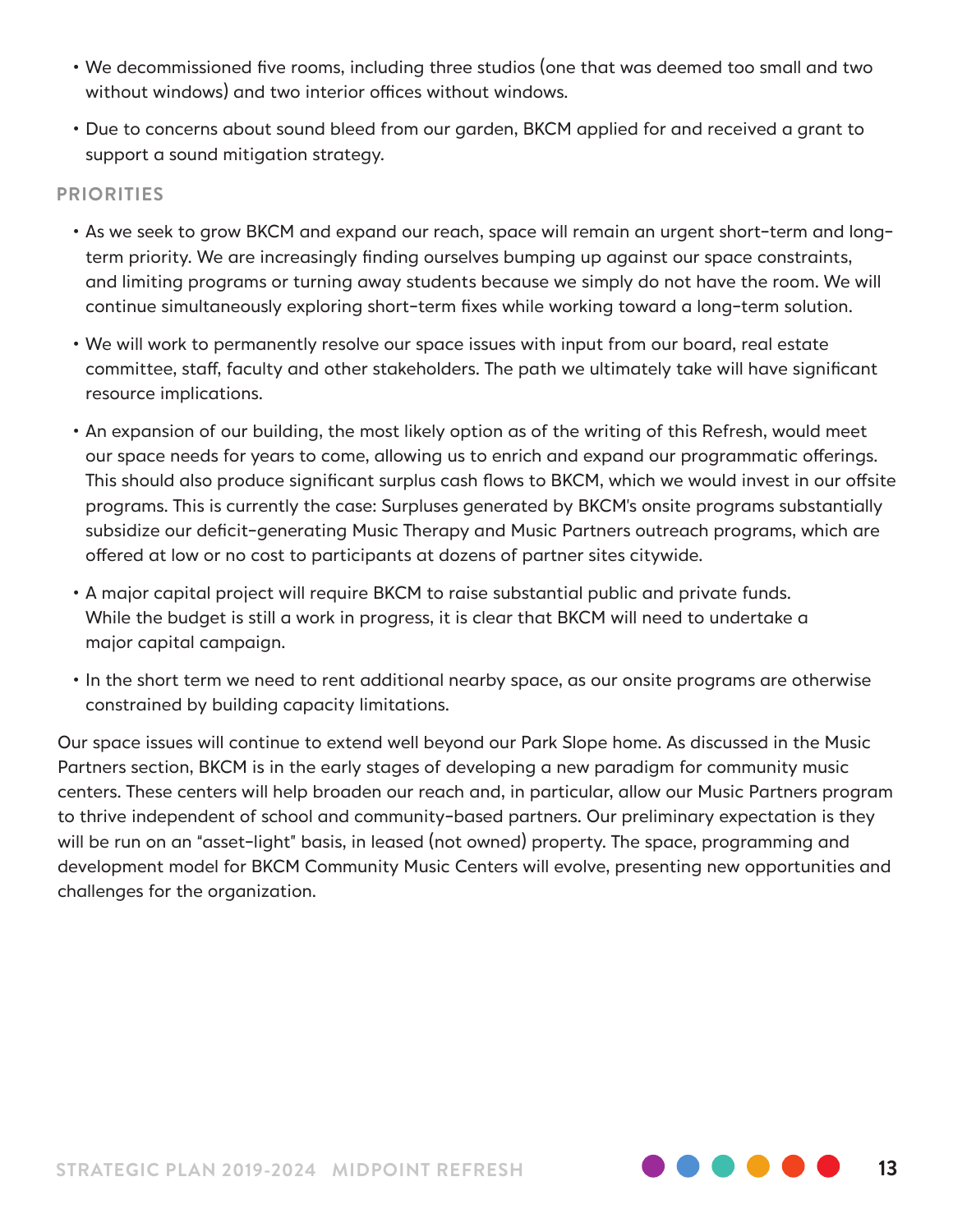### Task Force: The Community Music School

#### **ORIGINAL STRATEGIC PLAN GOALS**

- **Increase enrollment** for private lessons, early childhood classes, group lessons and ensembles
- **Increase scholarships**
- **Expand summer camp, early childhood and adult learning** programs
- **Develop a unified set of core values** representing our commitment to premier music education
- **Enrich curriculum, focused on making it more consistent**, scaffolded and suited for multiple pathways to musical enrichment and mastery
- **Build out program offerings** for students of all ages and skill levels
- **Host 6 to 8 family and educational concerts** per year
- **Design and implement rigorous assessments** to evaluate programs and curricula
- **Conduct student evaluations** that document student progress, pinpointing areas for growth and accelerated learning, as well as ensuring support throughout their time with the program
- **Maximize the benefits of technological resources** to document and track student progress
- **Share evaluation findings** with the community and more broadly within the field

- **Private lesson enrollment is above pre-pandemic levels**, despite declining at the outset of the pandemic.
- **Simply operating consistently and at a high level throughout the pandemic** was a major accomplishment that should be noted.
- **We developed five core values** representing our beliefs as educators, students and administrators. These core values (community, joy, creativity, quality and perseverance) encourage us to reach our full potential as artists and artist-citizens.
- **We successfully introduced a student evaluation system** and were able to get faculty buy-in for this process, even during the pandemic.
- **We added a CMS coordinator** to our staff, easing the administrative burden on the program director.
- **There has been great momentum in certain programmatic areas**, including jazz, bluegrass and klezmer.
- **We developed the ability to run engaging remote recitals** and plan to continue offering recitals in a hybrid format moving forward.
- **We increased financial aid and scholarships**.

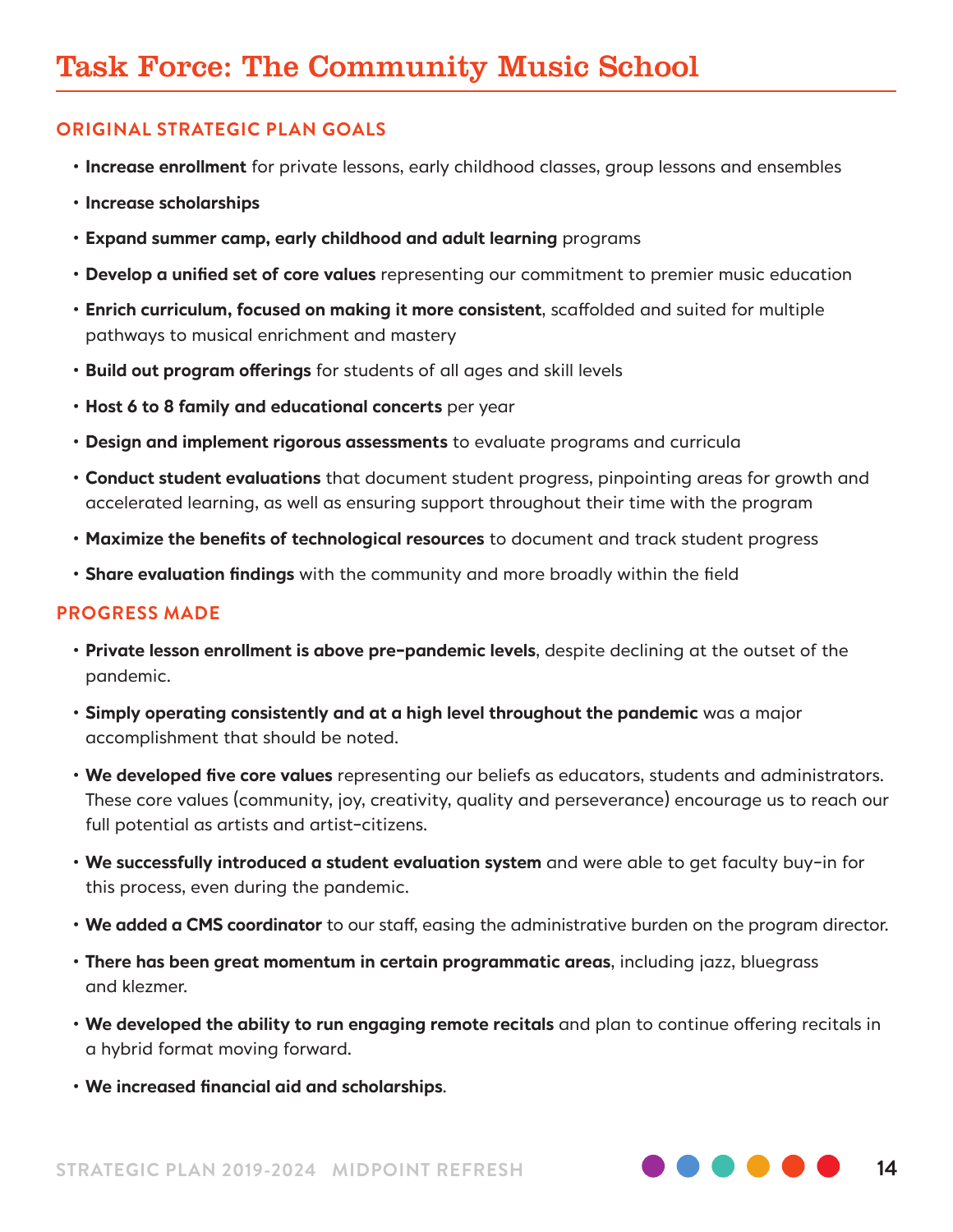#### **ADJUSTMENTS**

- Enduring space constraints, faculty availability, and Covid-driven uncertainty have limited our ability to expand enrollment and expand adult classes.
- Due to Covid and the resultant pivot to remote and hybrid teaching, evaluations were not prioritized to the extent we had envisioned. We are continuing to standardize and build out our evaluation process.
- We are expanding our evaluation effort to include upward evaluations (evaluations of teachers and the program director) and faculty self-evaluations (to tailor professional development accordingly).
- We are continuing to work to make our curriculum more consistent, scaffolded and suited to multiple pathways.

- We are making a push towards more community-based music-making and learning, by creating programs that anyone, at any skill level, can join. Programs including drumming, singing, beginner music theory and beginner group instrumental classes will allow many more people to participate in our musical community. This will require additional physical space, the support of leadership, administrative resources and refinement of our management structure.
- We are creating departments and adding department heads/chairs. Department heads will be in charge of bringing faculty together to collaborate on curriculum, recitals, communications and events. This will help solve for the complexity of managing so many different types of programs within CMS and will bring BKCM in line with the practices of other large community music schools.
- We will continue to revamp our technology to enable faculty-student communication and online curriculum and lesson plans and to track student progress.
- We will return to our effort to prioritize evaluations. As we expand, this will be especially critical, to ensure consistently excellent quality.
- We will continue to invest in and market experimental programming in areas such as technology, songwriting, blues, global percussion, adult beginner classes and music theory and composition.
- We will continue to explore more offerings for students such as our family concert series, singalongs and student performance opportunities.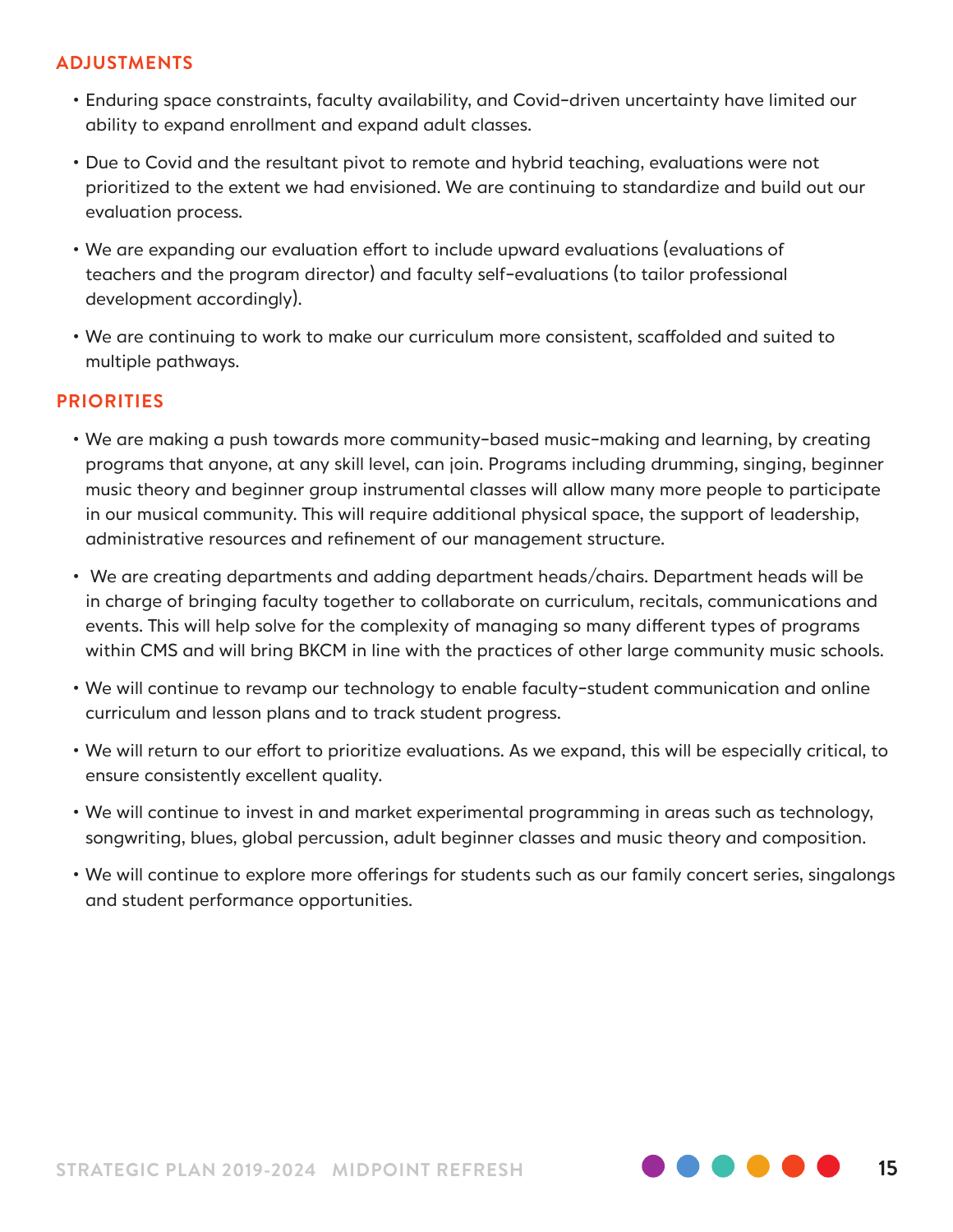- **Establish programming on weekends, over the summer, after school and during the elementary school to middle school transition**, providing continuity and accelerating musical trajectories
- **Expand our reach to early childhood (through 3pre-K programs) and seniors**
- **Create further opportunities for faculty to share best practices** and participate in peer learning
- **Design and implement rigorous assessments** to evaluate the program and curricula
- **Document student progress** through evaluations
- **Maximize the benefits of technological resources** in conducting evaluations

- **We established a successful Music Partners Band Camp**, which we ran virtually during the summers of 2020 and 2021.
- **We provided scholarships** for Music Partners students to enroll in Community Music School private lesson and ensemble programs.
- **We established an offsite satellite program** that could point to a new model for our programming, giving us direct access to the students and families we serve (and making us less dependent upon our school and community-based partners).
- **Faculty morale and loyalty to BKCM were bolstered during Covid**, due to BKCM's ongoing support, including our decision not to lay off or furlough any staff members. Since our teaching artists are also working musicians, the income and support from BKCM stood in stark contrast to other earnings streams, which dried up when the pandemic hit. Many teaching artists noted that nobody came through for them in the way that BKCM did.
- **We created a robust library of videos** and other materials for virtual instruction and expanded our offerings by developing curricula for "digital arts" like music production.
- **We have succeeded in relaunching roughly 70% of our programs** despite the enormous challenges faced by schools and community-based partners. Even as soon as Spring 2020, we relaunched 12 programs by creating videos or livestreaming instruction into schools.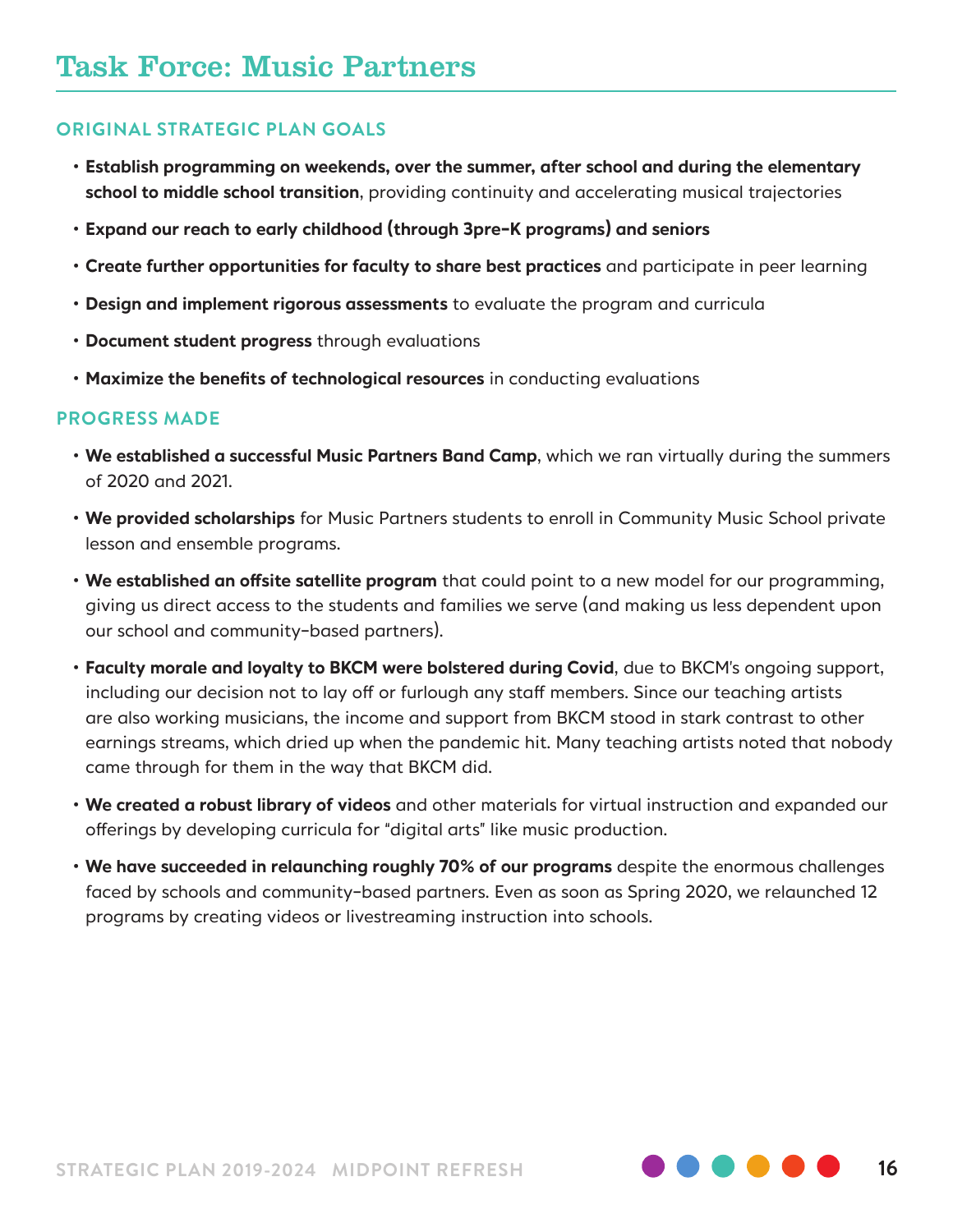#### **ADJUSTMENTS**

- Music Partners was greatly impacted when public schools and community-based organizations closed in March 2020. Our faculty worked tirelessly to develop materials for remote music education, and those with experience leveraging technology did a tremendous job sharing their knowledge and expertise. Nonetheless, nearly every school and organization we partnered with was in no condition to even answer our phone calls. Many were struggling to locate families and figure out how to keep their work moving forward.
- For 34 years, Music Partners has provided music education, free of charge, to New Yorkers primarily school-aged children—who would otherwise not have music as part of their day. The pandemic revealed how dependent Music Partners is on our school and community-based partners. This has inspired a rethinking of our overall model for programming and partnerships. Now, we are continuing to explore new ways to reach our students and families directly, without needing to rely exclusively on schools or community-based organizations to intermediate these relationships.
- Space inside school buildings remains at a premium due to social distancing requirements, putting ongoing pressure on our current model.
- Assessments remain a priority for us, but due to the challenges of the past two years we did not invest as much effort in this aspect of our work as we had anticipated.

- Exploring options for interfacing directly with the students and families we serve, instead of having these relationships intermediated by school and organizational partnerships, is a key priority for us moving forward.
- We are committed to establishing satellite programs to provide after-school and weekend music education activities. In March 2022, we launched a pilot in-person Saturday Band Academy at a location in Crown Heights (St. Francis de Sales School for the Deaf). We have direct contact with parents whose students are participating in this program, and we are offering a great deal of financial aid. We plan to invest deeply in this programming model and to establish a permanent location for the first community music center (with an initial focus on the Cypress Hills and East New York neighborhoods). Based on this experience, we plan to expand to other neighborhoods over time.
- We are vastly expanding the amount of music enrichment available to our Music Partners students by offering virtual private lessons to students who would not be able to afford or travel to the Conservatory from their neighborhoods. We are now offering virtual private lessons to 30 students participating in the pilot Saturday Band Academy. We will launch a significantly larger program, reaching up to 60 students, in Fall 2022. The addition of private lessons to the MP program is a notable curricular expansion.
- While our focus on teaching students to play instruments in person and in groups remains paramount, we will continue developing our expertise in "digital arts" like music production and film scoring, which we developed during the pandemic.
- As we rethink new models for our programming and partnership, additional administrative support will be necessary. We will need to create a more sustainable and flexible administrative structure that will provide more support to our sites, our families, our students and our faculty.



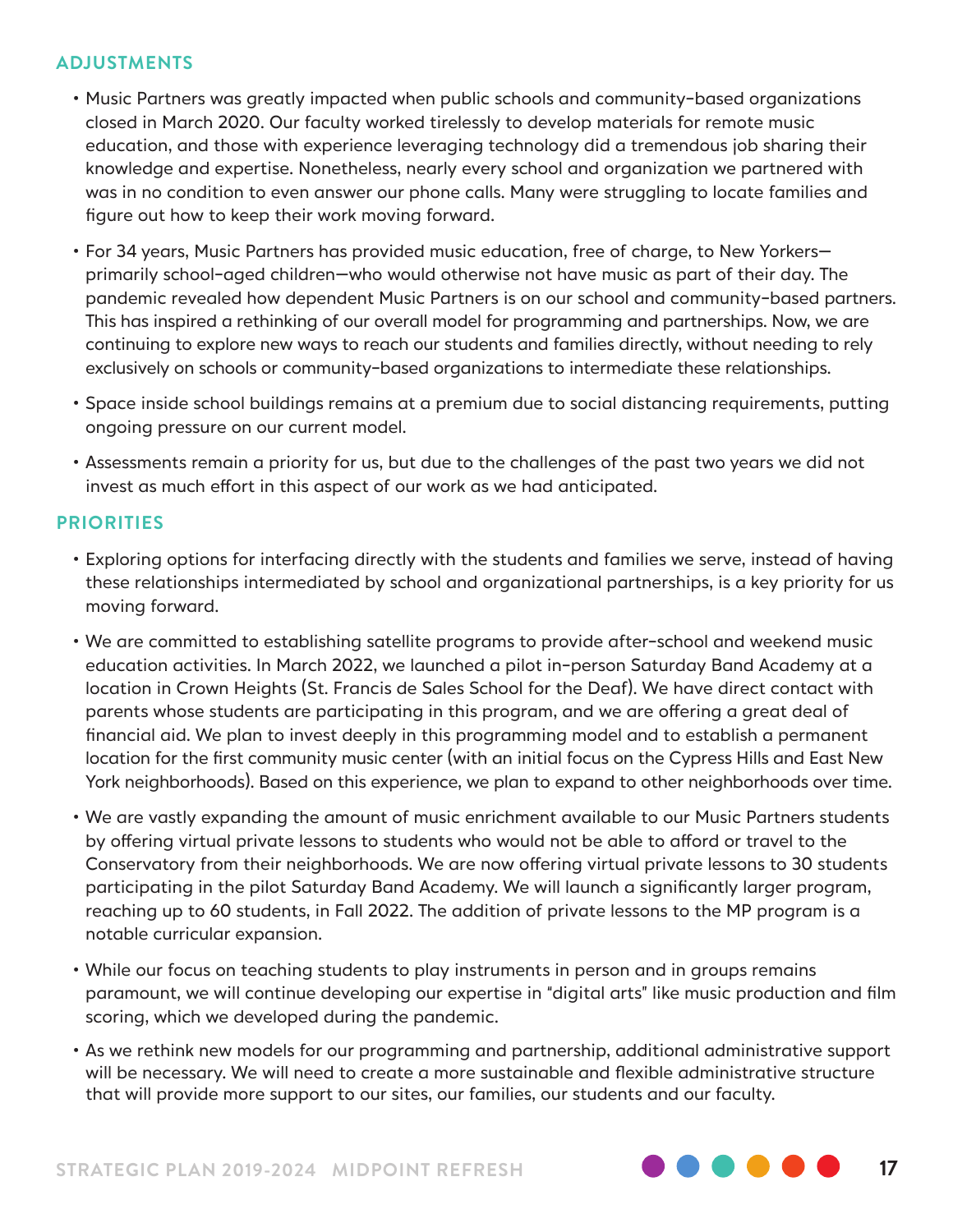- **Grow onsite program** to serve 150 to 175 clients
- **Increase offsite program hours** 5 percent, annually
- **Design and implement rigorous assessments** to evaluate the program and curricula, aiming to measure clinical progress and increasingly establish BKCM as a center of excellence
- **Document student progress** through evaluations, pinpointing areas for growth and accelerated learning, as well as ensuring support throughout students' time with the program
- **Maximize the benefits of technological resources** to document and track students' progress
- **Share evaluation findings** within the community and more broadly within the field
- **Increase advocacy**, impacting public policy and promoting more widespread understanding of the needs of the neurodiversity community
- **Host more sensory-friendly concerts** with increased awareness to the needs of the audience, including those with autism
- **Increase performance opportunities** for our Music Therapy clients
- **Publicize the most successful aspects** of our Music Therapy model
- **Engage with the scholarly community** and publish research contributing to the field
- **Create more outreach therapist support** and increase awareness of outreach program

- **We have grown to 125 clients onsite**, our highest ever. We are at 100% capacity and have a waiting list. For reference, we lost 30% of our clients when we pivoted to remote in March 2020.
- **We successfully pivoted to virtual therapy** for as many clients as possible, despite the challenges of the pandemic and the fact that we had never engaged in remote therapy before. Along the way, we developed innovations that we will retain in an in-person world, including virtual singalongs, virtual music social groups and online parents meetings.
- **We onboarded a cloud-based music therapy** practice documentation platform, UnitusTI, to conduct and manage rigorous assessments of our onsite program.
- **Zoom has bolstered our professional development opportunities.** Music Therapy faculty have attended conferences and hosted continuing education workshops via Zoom, allowing us to welcome therapists from beyond the area.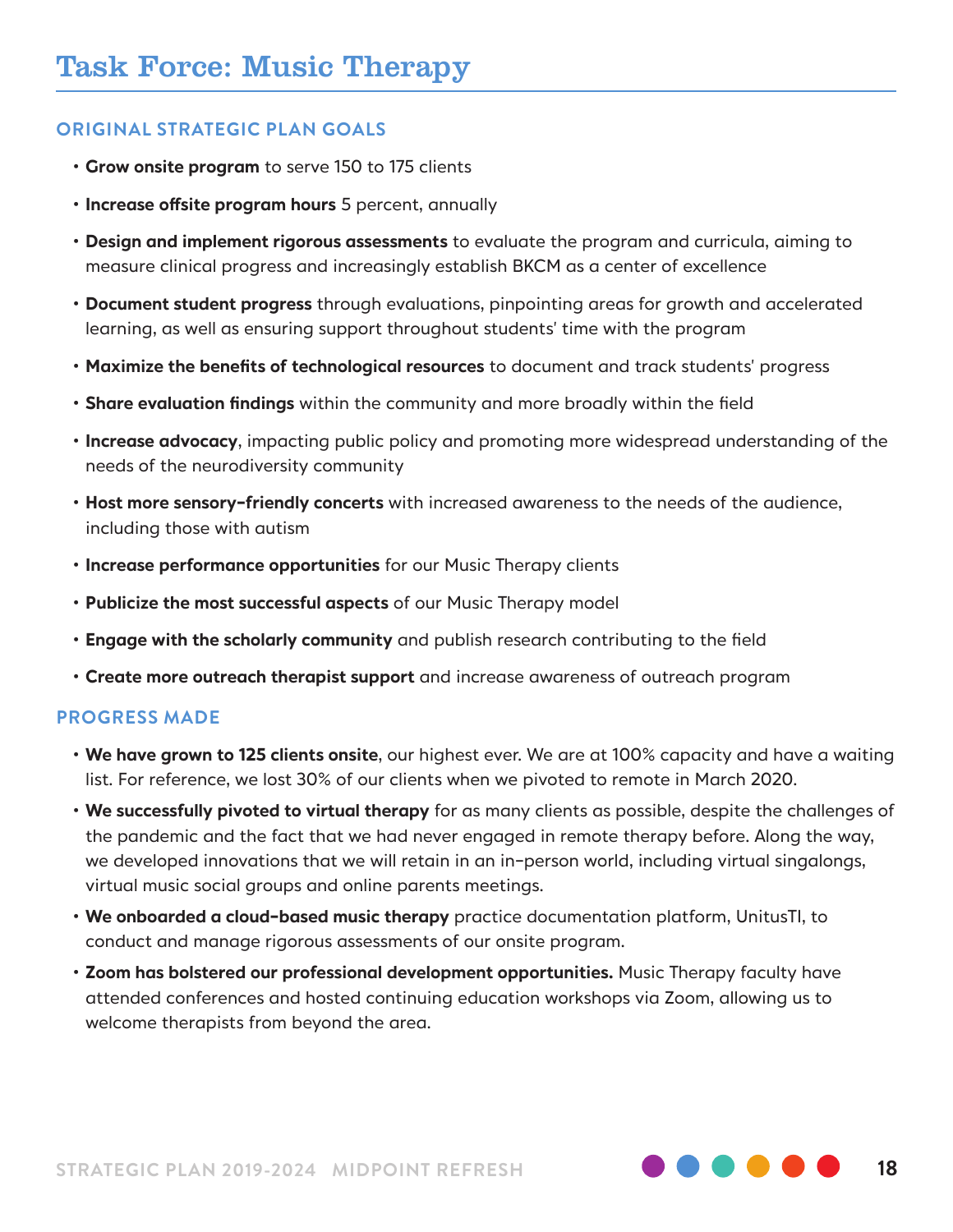- **In FY22 we increased financial aid and other funding sources to \$267,000,** including by helping families unlock government funding to which they are entitled but which requires a significant amount of bureaucratic navigation to access.
- **Our newly hired Music Therapy outreach coordinator** (20 hours a week) has been instrumental in creating more outreach therapist support.
- **We expanded regular peer supervision**, which is much easier over Zoom.

#### **ADJUSTMENTS**

- Space constraints at the Conservatory itself remain a significant obstacle to growth. Space consistency is particularly important, as we serve many students who need sameness, community and a predictable environment, and who benefit from co-location with other music programs such as CMS and Suzuki. Moving to a separate clinical space would detract from the primary vision of this program and, to date, alternate spaces have not met the program's needs.
- Our efforts to increase advocacy on behalf of the neurodiversity community were hampered by Covid. As part of our diversity, equity and inclusion process, we intend to revisit this goal.
- During the pandemic shut-down we lost certain offsite programs, including adult day-habilitation programs, that were unable to pivot to virtual therapy. We bounced back to almost pre-pandemic day-habilitation numbers by utilizing the concert hall more extensively.
- Due to Covid restrictions, we were unable to offer performance opportunities to our clients.
- The UnitusTI system rollout has been exceptionally time-consuming for therapists, with a steep learning curve. After an 18-month time investment, we have decided to terminate our contract with UnitusTI and are currently researching other options for FY23.
- Due to capacity, our goal of publishing research contributing to the field has been delayed.

- We aim to grow our onsite program to 175 clients (if we can find the space).
- As we grow, we urgently need administrative support. At 175 clients, we will need a 32 hour/week onsite clinical coordinator, and our outreach program coordinator will need 32 hours/week.
- We will continue seeking insights from the UnitusTI platform. This will require expertise in data analysis and more exploration of our goals as well as which data we collect and track.
- We intend to continue expanding financial aid and are currently on track to do so in FY23.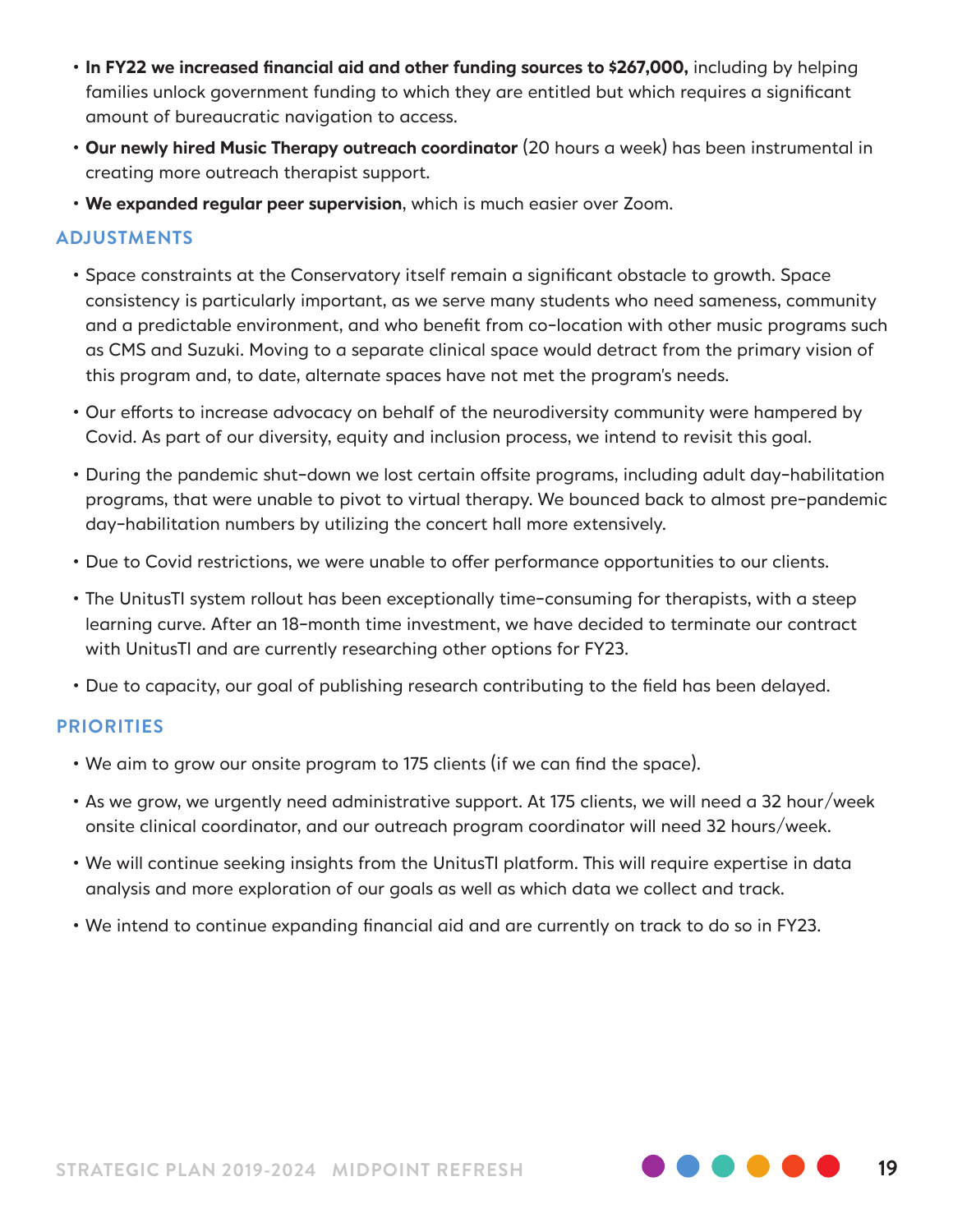- **Broaden and grow Suzuki Early Childhood Education (SECE) Program** to 60 students, adding two additional faculty members
- **Revamp our music theory component**, hiring a music theory coordinator to oversee it
- **Integrate DEI throughout our program**, including via staff training to increase DEI awareness
- **Create renowned Suzuki summer institute** attracting students from throughout the region, replacing our informal summer camp
- **Expand touring and performance opportunities** to our Suzuki students

#### **PROGRESS MADE**

- **Our faculty ably adapted to teaching virtually.** Faculty with technology experience shared best practices, strengthening our community and ensuring engaging classes for every student.
- **Our deeply engaged, close-knit community has endured**, remaining a source of strength for every aspect of our programming.
- **Our faculty's high level of teaching and our students' skillful, artistic ability** continued to shine. Students perform two to four times per year; special performance opportunities include spotlight recitals and outreach events.
- **Our enrollment has remained relatively stable** throughout the pandemic.
- **We have redoubled our DEI focus** through outreach strategies, faculty training on bringing the "whole student" into the room, repertoire expansion and new parent affinity groups.
- **We hired a music theory coordinator** to revamp that component of our program.

#### **ADJUSTMENTS**

- We are increasing our emphasis on DEI on multiple levels, including through teacher training, repertoire adjustments and expanded financial aid opportunities.
- Suzuki Early Childhood Education was severely impacted by Covid, as online learning was not appropriate for infants and toddlers. Enrollment peaked at 41, falling to 18 in Fall 2021. We are seeing demand return quickly as in-person learning resumes, but we continue to be space-constrained.
- We have honed our vision for the Suzuki summer institute. We are continuing to develop a large onsite summer program, but with a new emphasis on collaborating with BKCM's other programs. With further support, we may initiate a retreat-style summer institute upstate, bringing together Suzuki families and faculty from BKCM and elsewhere.

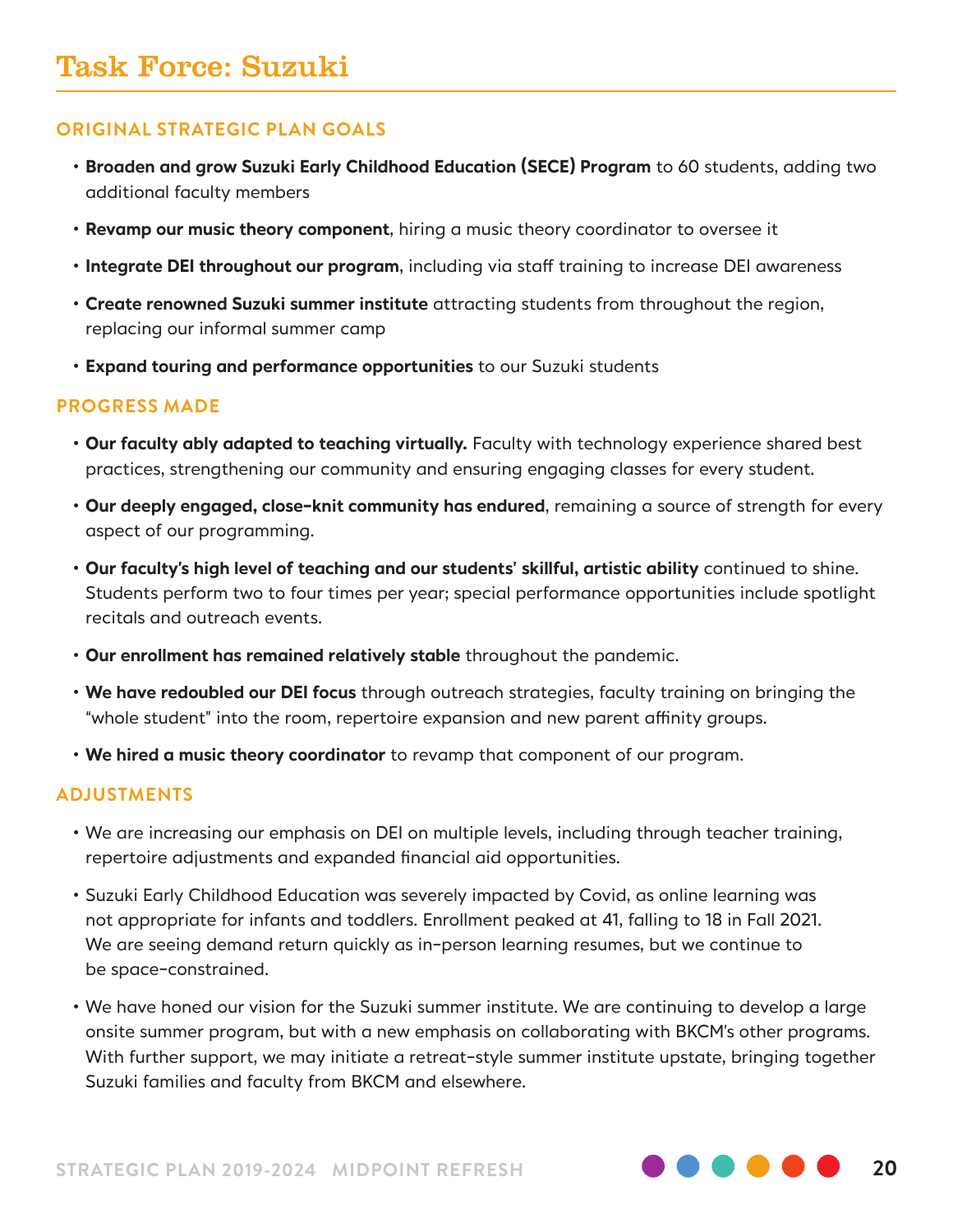• In order to accommodate social distancing during the pandemic, we held many of our Suzuki group and theory classes in our largest spaces. Because these spaces are also used by other BKCM programs, we had to shorten the length of these classes.

- DEI will be a growing priority moving forward. We seek to diversify our faculty, which will require us to develop robust new training programs (which will be useful for all Suzuki faculty). We will also grow our scholarship budget and develop an inclusive process for identifying awardees.
- Expanding Suzuki Early Childhood Education will be an ongoing priority. We are committed to broadening diversity among our early childhood students, which will require us to explore offsite locations in other neighborhoods. Offsite programs will require investment and administrative support (e.g. recruiting and training faculty, purchasing and storing equipment, providing staffing to support families attending classes).
- We are developing a creative music summer program, with opportunities for collaboration with other BKCM programs. This will require a year-round summer program coordinator.
- We are committed to developing BKCM into a destination for Suzuki instructor training and development and for integrating DEI principles into Suzuki.
- To resume pedagogically required class lengths, and to accommodate the annual expected number of beginners, we will continue to need additional blocks of time in large spaces such as room 35 and the concert hall, especially on weekday afternoons and Sundays.
- For our instrument program, offsite solutions bring challenges: expense, correct size, storage, administrative time coordinating with another organization, schedule conflicts with alternate sites and family schedules, students scheduled at the flagship building vs. alternate site, etc.
- Additional administrative support within the Suzuki umbrella will be critical, as we seek to support our current faculty members and to recruit and train new faculty members who would be needed at any new sites, as well as to replace any departing current faculty members.
- Our parent community is extremely engaged, and we intend to make the most of this exceptional engagement to further strengthen our program—especially as we continue to seek opportunities for our students to perform nationally and internationally.